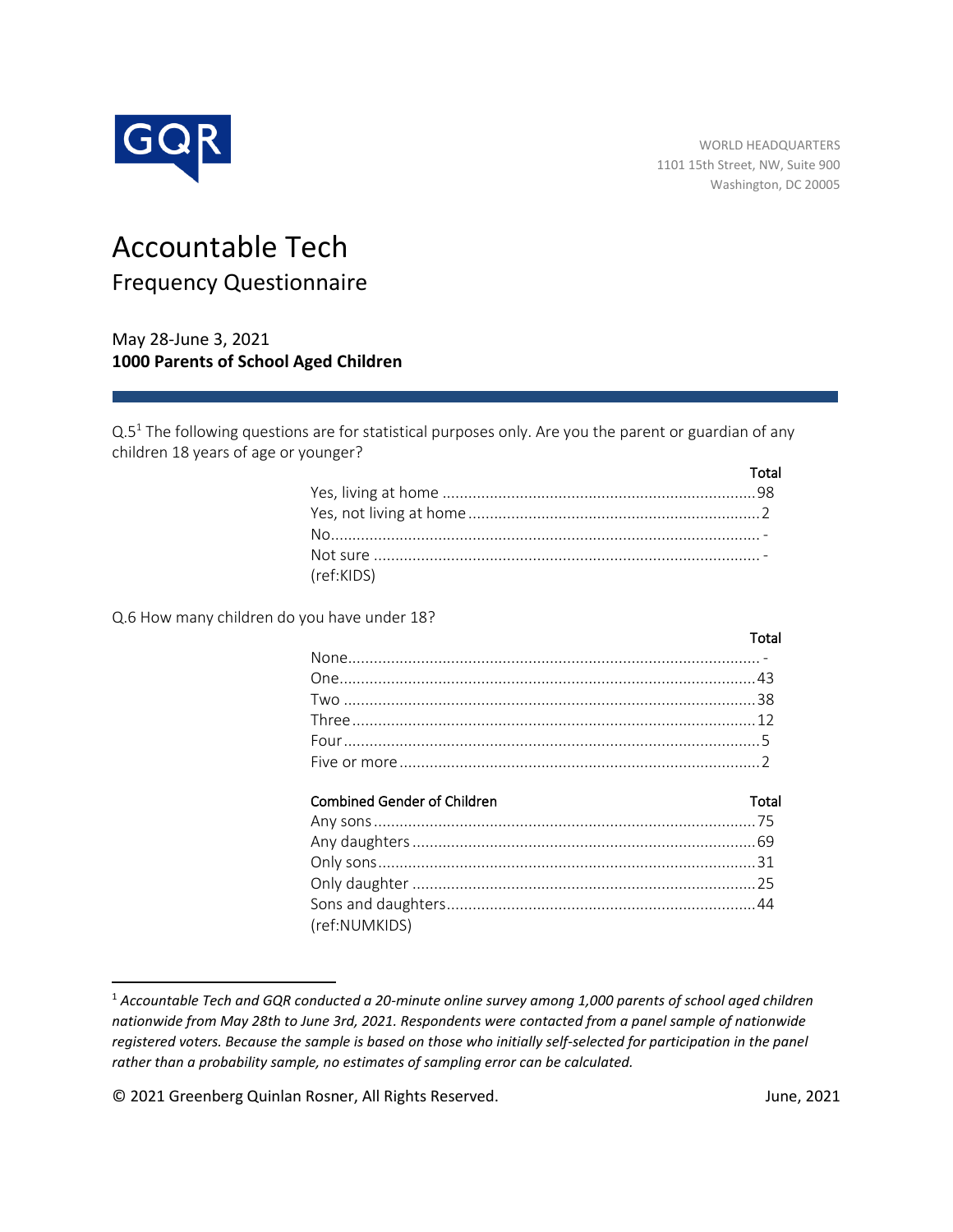Q.7 Now below, please enter the number of children you have for each gender. For example, if you only have one son, you can put 1 next to male children and 0 next to female children and non-binary children.

|               |  | $0 \qquad 1 \qquad 2 \qquad 3 \qquad 4 \qquad 5$ |  | or<br>more | Total<br>Kids |
|---------------|--|--------------------------------------------------|--|------------|---------------|
|               |  |                                                  |  |            |               |
|               |  |                                                  |  |            | - 69          |
| (ref:KIDGEND) |  |                                                  |  |            |               |

Q.10 what grade will your children be entering this fall? Please select all that may apply if you have more than one child.

|     | Total                                                                                                                                                                                                                                                                                                                                                                                |
|-----|--------------------------------------------------------------------------------------------------------------------------------------------------------------------------------------------------------------------------------------------------------------------------------------------------------------------------------------------------------------------------------------|
|     |                                                                                                                                                                                                                                                                                                                                                                                      |
|     |                                                                                                                                                                                                                                                                                                                                                                                      |
|     |                                                                                                                                                                                                                                                                                                                                                                                      |
|     |                                                                                                                                                                                                                                                                                                                                                                                      |
|     |                                                                                                                                                                                                                                                                                                                                                                                      |
|     |                                                                                                                                                                                                                                                                                                                                                                                      |
|     |                                                                                                                                                                                                                                                                                                                                                                                      |
|     |                                                                                                                                                                                                                                                                                                                                                                                      |
|     |                                                                                                                                                                                                                                                                                                                                                                                      |
|     |                                                                                                                                                                                                                                                                                                                                                                                      |
|     |                                                                                                                                                                                                                                                                                                                                                                                      |
|     |                                                                                                                                                                                                                                                                                                                                                                                      |
|     |                                                                                                                                                                                                                                                                                                                                                                                      |
|     |                                                                                                                                                                                                                                                                                                                                                                                      |
|     |                                                                                                                                                                                                                                                                                                                                                                                      |
|     |                                                                                                                                                                                                                                                                                                                                                                                      |
|     |                                                                                                                                                                                                                                                                                                                                                                                      |
| r o | $\overline{A}$ $\overline{A}$ $\overline{A}$ $\overline{A}$ $\overline{A}$ $\overline{A}$ $\overline{A}$ $\overline{A}$ $\overline{A}$ $\overline{A}$ $\overline{A}$ $\overline{A}$ $\overline{A}$ $\overline{A}$ $\overline{A}$ $\overline{A}$ $\overline{A}$ $\overline{A}$ $\overline{A}$ $\overline{A}$ $\overline{A}$ $\overline{A}$ $\overline{A}$ $\overline{A}$ $\overline{$ |

| (ref:GRADE) |  |
|-------------|--|

Q.11 Are you registered to vote?

|               | Total |
|---------------|-------|
|               |       |
|               |       |
|               |       |
| (ref:SCREEN1) |       |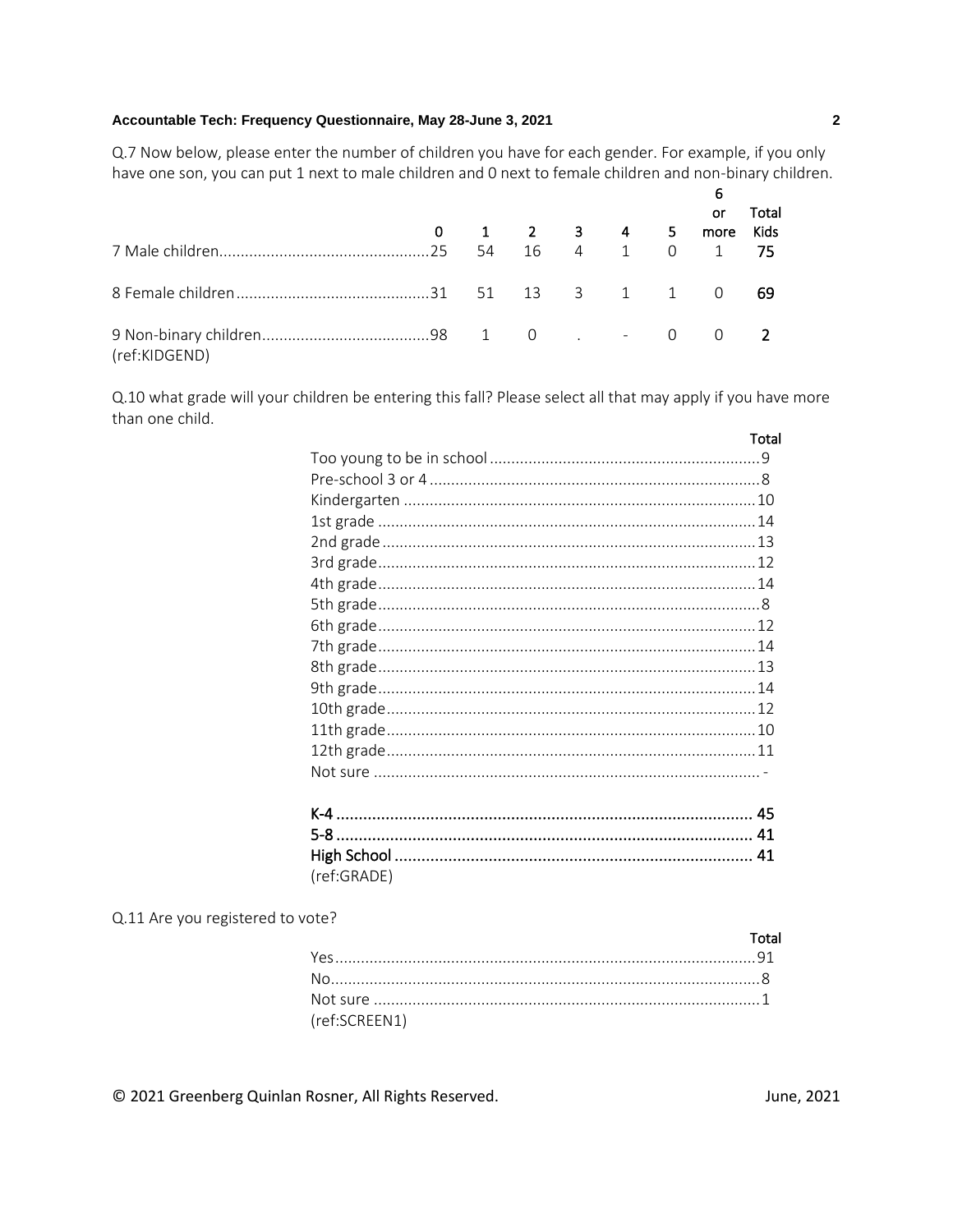Q.12 How often do you use any of the following social media platforms? If you do not use that social media platform, please indicate so.

|                  | Multi | Once           | Few            | Few                   | Less           | Do               |                     |            | Daily Weekly |           |
|------------------|-------|----------------|----------------|-----------------------|----------------|------------------|---------------------|------------|--------------|-----------|
|                  | per   | a              |                | Times Times           | than           | <b>Not</b>       | Not                 | <b>or</b>  | or           | Total     |
|                  | Day   | Day<br>18      | 9              | Week Month Month<br>5 | 3              | <b>Use</b><br>13 | Sure<br>0           | more<br>70 | more<br>79   | Yes<br>86 |
|                  |       | 17             | 20             | 8                     | 6              | 10               | 0                   | 56         | 77           | 90        |
| 14 Instagram  28 |       | 12             | 13             | 8                     | $\overline{7}$ | 33               | 0                   | 39         | 53           | 67        |
|                  |       | 11             | 11             | 8                     | 6              | 49               | 0                   | 27         | 38           | 51        |
|                  |       | 10             | 10             | 5                     | 5              | 52               | $\mathsf{O}\xspace$ | 27         | 37           | 48        |
| 17 Snapchat 15   |       | 10             | 11             | 8                     | 6              | 51               | $\mathsf{O}\xspace$ | 24         | 35           | 49        |
| 18 Whatsapp  14  |       | $\overline{7}$ | $\overline{7}$ | 5                     | $\overline{7}$ | 59               | $\mathsf{O}\xspace$ | 21         | 28           | 40        |
|                  |       | 10             | 15             | 16                    | 12             | 38               | $\mathbf 0$         | 19         | 34           | 62        |
|                  |       | 8              | 14             | 8                     | 9              | 54               | $\mathbf 0$         | 16         | 30           | 46        |
|                  |       | 7              | 12             | 12                    | 11             | 51               | $\mathsf{O}\xspace$ | 14         | 25           | 48        |
| (ref:SOCMEDIA)   |       | 5              | 9              | 6                     | $\overline{4}$ | 71               | $\mathbf 0$         | 10         | 19           | 29        |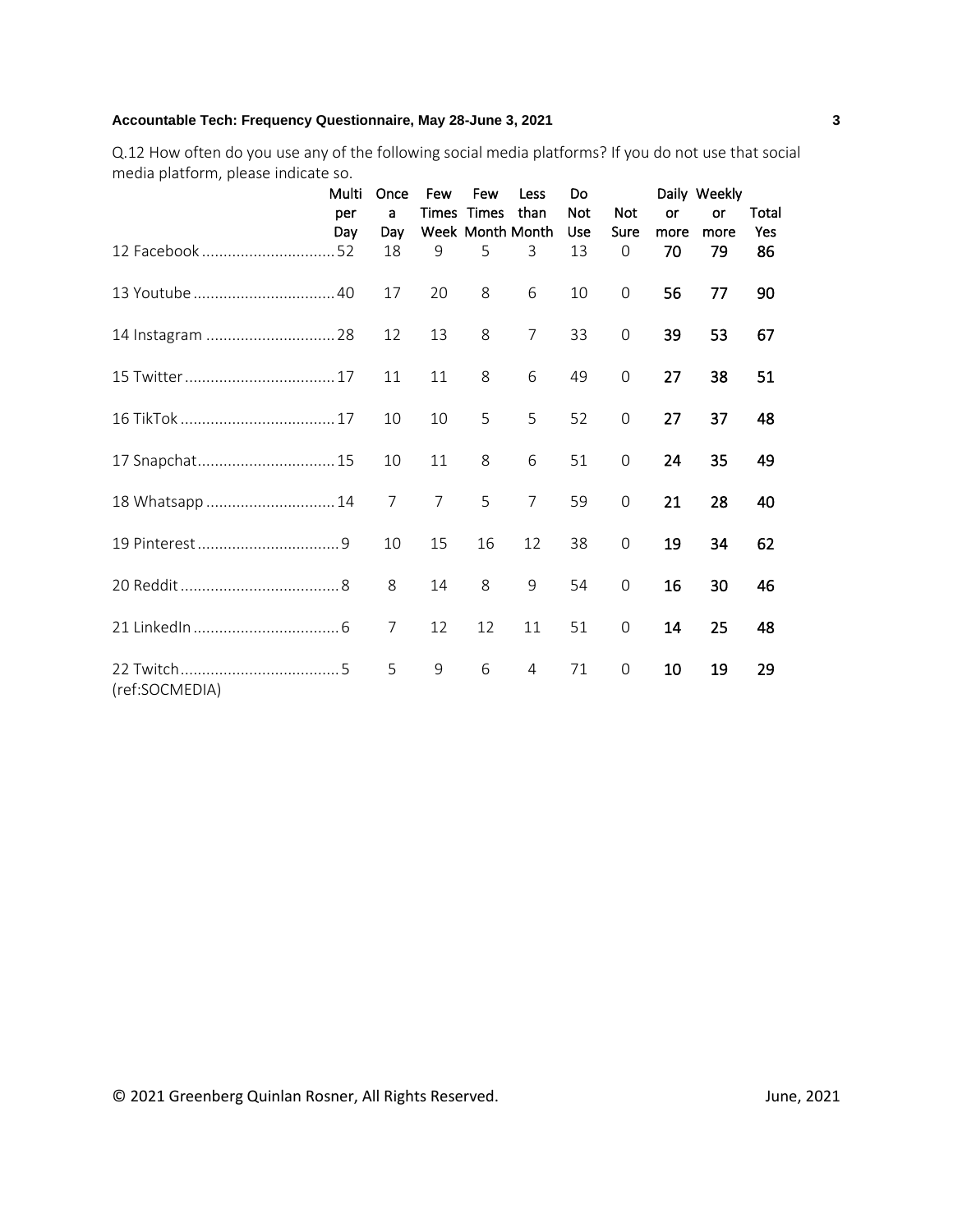Q.23 Now thinking about your child or your children. How often do your children use any of the following social media platforms, whether it is their own account or a parent or other adult's account? If they do not use that social media platform, please indicate so.

|                                                              | Multi | Once           | Few | Few              | Less           | Do         |                |           | Daily Weekly |       |
|--------------------------------------------------------------|-------|----------------|-----|------------------|----------------|------------|----------------|-----------|--------------|-------|
|                                                              | per   | a              |     | Times Times      | than           | <b>Not</b> | <b>Not</b>     | <b>or</b> | or           | Total |
|                                                              | Day   | Day            |     | Week Month Month |                | Use        | Sure           | more      | more         | Yes   |
|                                                              |       | 14             | 17  | 6                | 3              | 10         | 3              | 62        | 79           | 87    |
| 24 Facebook  27                                              |       | 11             | 8   | 6                | $\overline{2}$ | 42         | $\overline{4}$ | 38        | 46           | 54    |
|                                                              |       | 10             | 10  | 5                | 3              | 43         | 6              | 33        | 43           | 51    |
| 26 Instagram  21                                             |       | 10             | 11  | $\overline{7}$   | 3              | 43         | 5              | 32        | 43           | 52    |
| 27 Snapchat 17                                               |       | 10             | 10  | 6                | 3              | 47         | 6              | 27        | 38           | 47    |
| [500 Respondents]                                            |       |                |     |                  |                |            |                |           |              |       |
| 28 (SPLIT A) Roblox 12                                       |       | 8              | 13  | 12               | 3              | 46         | $\overline{7}$ | 20        | 33           | 47    |
|                                                              |       | $\overline{7}$ | 9   | 5                | 3              | 60         | 7              | 16        | 25           | 33    |
|                                                              |       | 5              | 8   | 5                | $\overline{3}$ | 64         | 10             | 10        | 19           | 27    |
|                                                              |       | 6              | 8   | 3                | 4              | 61         | 10             | 14        | 22           | 29    |
|                                                              |       | 6              | 9   | 4                | 3              | 63         | 9              | 13        | 21           | 28    |
| [500 Respondents]<br>33 (SPLIT B) Discord 8<br>(ref:SOCMKID) |       | 3              | 6   | 5                | $\overline{2}$ | 63         | 13             | 11        | 17           | 23    |

[704 Respondents]

Q.34 (IF PUNCHES 3-10 in GRADE) Thinking about your younger children, do they have their own social media accounts or do they use a parent or another adult's account?

|                                               | Total |
|-----------------------------------------------|-------|
|                                               |       |
|                                               |       |
|                                               |       |
| Not sure ……………………………………………………………………………………………1 |       |

Total Other account.................................................................... 56 (ref:OWNYNGR)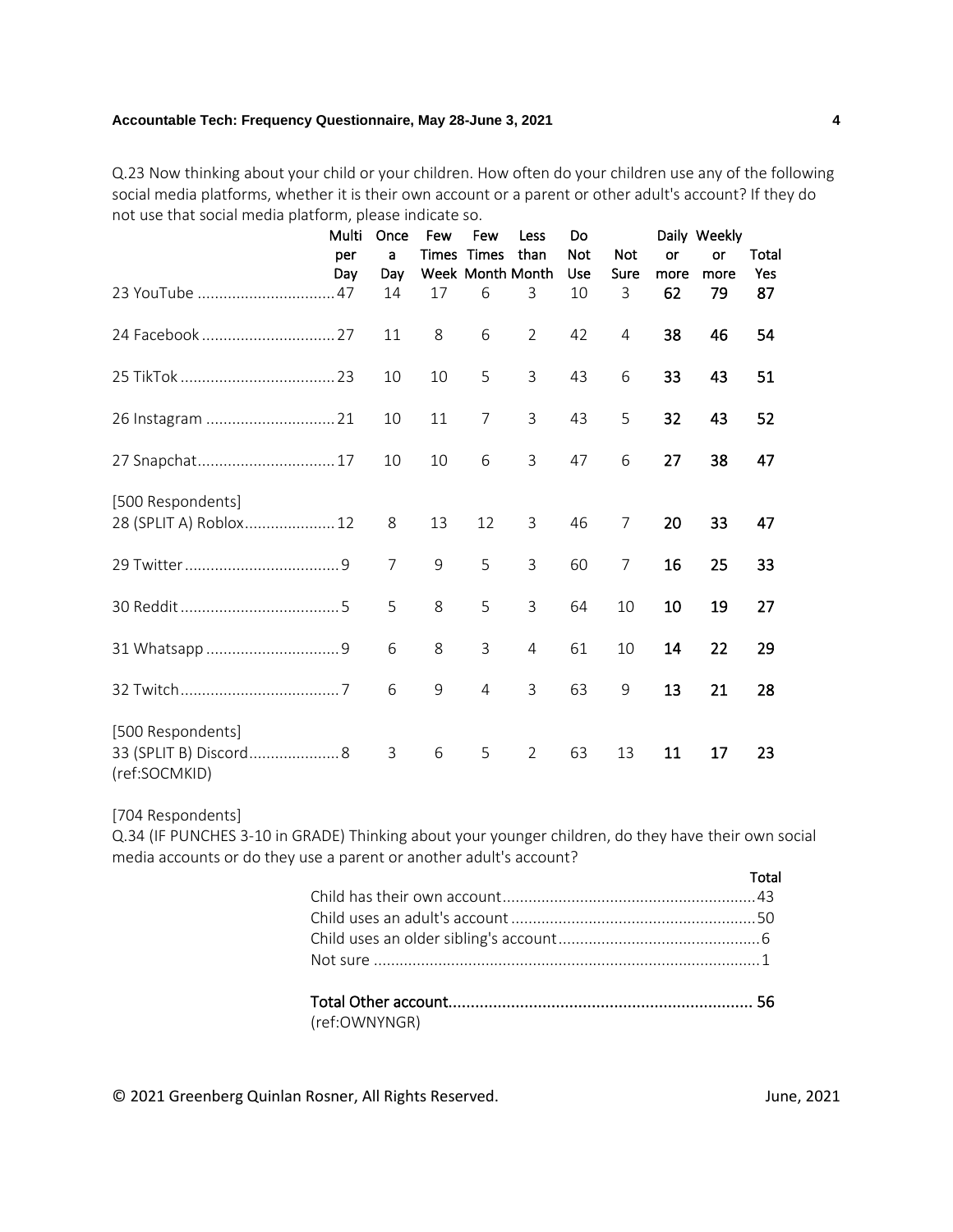#### [498 Respondents]

Q.35 (IF PUNCHES 11-15 in GRADE) Thinking about your teenage children, do they have their own social media accounts or do they use a parent or another adult's account?

|               | Total |
|---------------|-------|
|               |       |
|               |       |
|               |       |
|               |       |
|               |       |
|               |       |
| (ref:OWNTEEN) |       |

Q.36 Now thinking about children's social media use, for you personally, what age do you think it's appropriate for children to start using their own social media accounts?

| Total                                                                                                                                                                                                                                                                                                                  |  |
|------------------------------------------------------------------------------------------------------------------------------------------------------------------------------------------------------------------------------------------------------------------------------------------------------------------------|--|
|                                                                                                                                                                                                                                                                                                                        |  |
| $\overline{z}$ , and $\overline{z}$ , and $\overline{z}$ , and $\overline{z}$ , and $\overline{z}$ , and $\overline{z}$ , and $\overline{z}$ , and $\overline{z}$ , and $\overline{z}$ , and $\overline{z}$ , and $\overline{z}$ , and $\overline{z}$ , and $\overline{z}$ , and $\overline{z}$ , and $\overline{z}$ , |  |
|                                                                                                                                                                                                                                                                                                                        |  |
|                                                                                                                                                                                                                                                                                                                        |  |
|                                                                                                                                                                                                                                                                                                                        |  |
|                                                                                                                                                                                                                                                                                                                        |  |
|                                                                                                                                                                                                                                                                                                                        |  |
|                                                                                                                                                                                                                                                                                                                        |  |
|                                                                                                                                                                                                                                                                                                                        |  |
|                                                                                                                                                                                                                                                                                                                        |  |
|                                                                                                                                                                                                                                                                                                                        |  |
|                                                                                                                                                                                                                                                                                                                        |  |
|                                                                                                                                                                                                                                                                                                                        |  |
|                                                                                                                                                                                                                                                                                                                        |  |
|                                                                                                                                                                                                                                                                                                                        |  |
|                                                                                                                                                                                                                                                                                                                        |  |
|                                                                                                                                                                                                                                                                                                                        |  |
|                                                                                                                                                                                                                                                                                                                        |  |
|                                                                                                                                                                                                                                                                                                                        |  |
|                                                                                                                                                                                                                                                                                                                        |  |
|                                                                                                                                                                                                                                                                                                                        |  |
|                                                                                                                                                                                                                                                                                                                        |  |
|                                                                                                                                                                                                                                                                                                                        |  |
|                                                                                                                                                                                                                                                                                                                        |  |
|                                                                                                                                                                                                                                                                                                                        |  |
|                                                                                                                                                                                                                                                                                                                        |  |
| (ref:SMKIDAGE)                                                                                                                                                                                                                                                                                                         |  |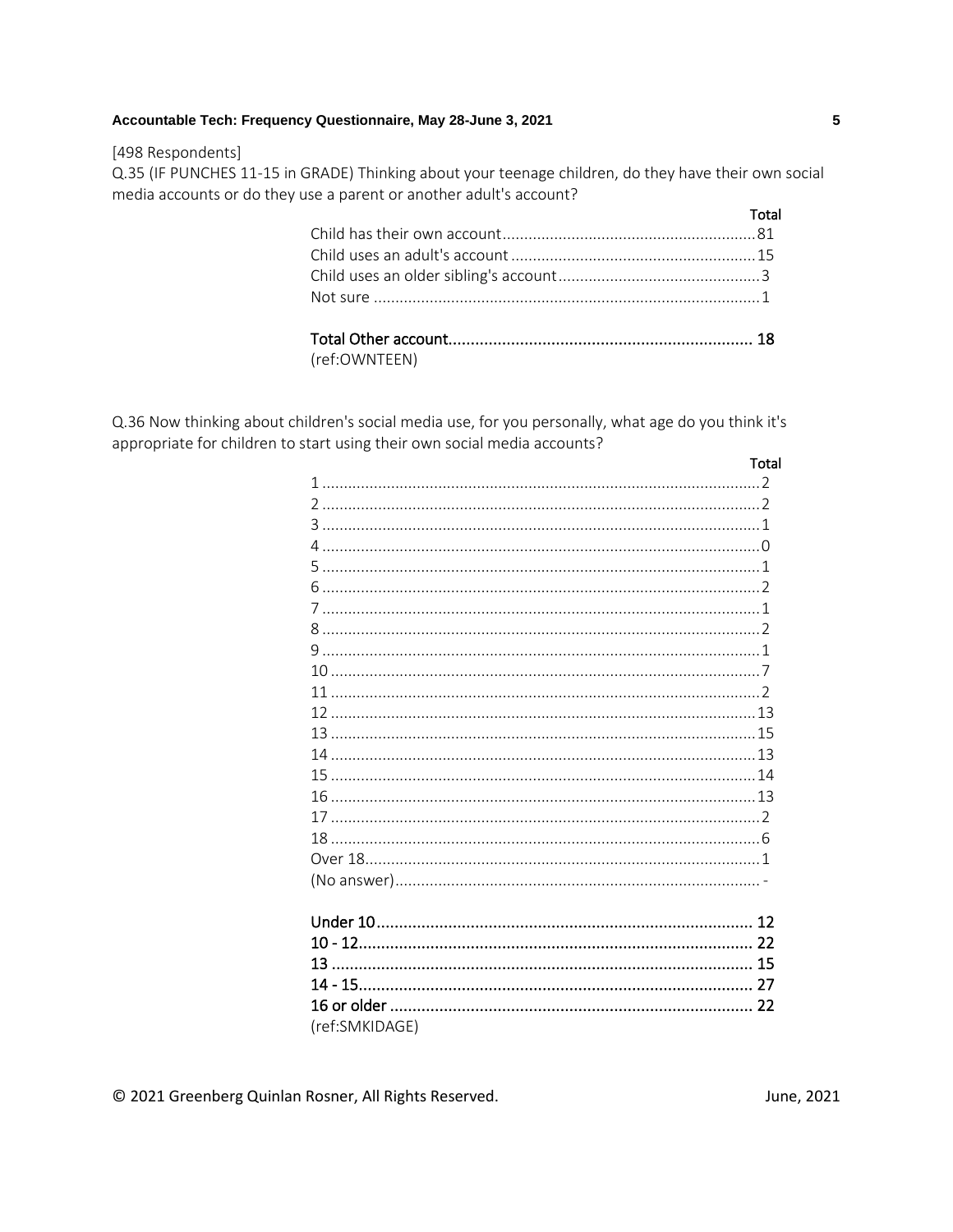Q.37 Below is a list of activities your child or children could do on social media platforms. Please indicate what activities your child has done on social media and you may select all that apply.

|                                                         | Total |
|---------------------------------------------------------|-------|
|                                                         |       |
|                                                         |       |
|                                                         |       |
| Watching video game streamers or content about video    |       |
|                                                         |       |
| Watching unboxing videos or other children playing with |       |
|                                                         |       |
|                                                         |       |
|                                                         |       |
| Viewing content of people's meals or people eating      |       |
| Responding to a stranger's message on social media 9    |       |
|                                                         |       |
| (ref:SOCMACT)                                           |       |

Q.38 Since the pandemic started over a year ago, has your child been spending more time or less time on social media?

|                | Total |
|----------------|-------|
|                |       |
|                |       |
|                |       |
|                |       |
|                |       |
|                |       |
|                |       |
|                |       |
|                |       |
|                |       |
| (ref:PNDSMCHG) |       |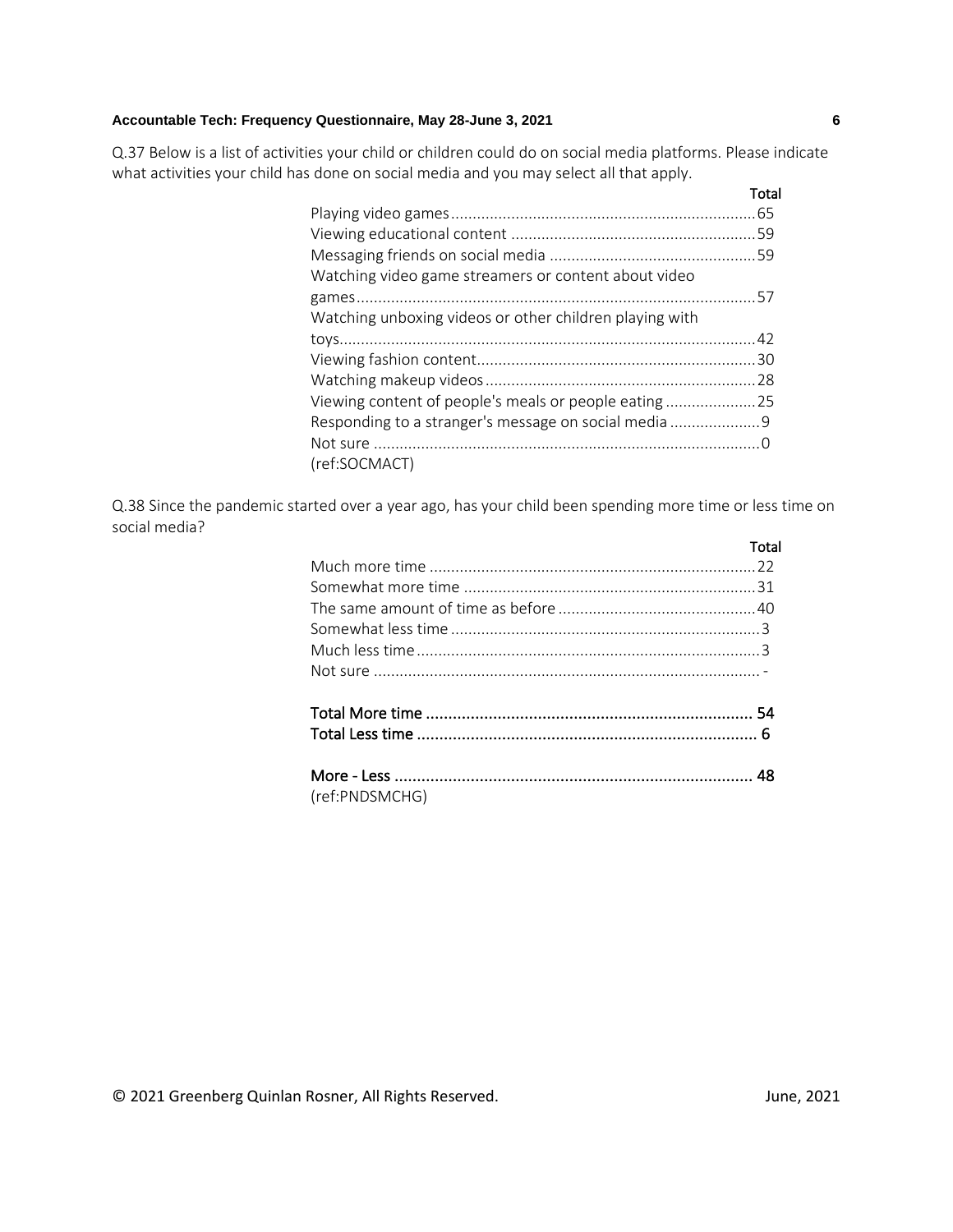# [500 Respondents]

Q.39 (SPLIT A) Regardless of your views on social media, could you please write some positive effects of social media on your children?

|               | Total |
|---------------|-------|
|               |       |
|               |       |
|               |       |
|               |       |
|               |       |
|               |       |
|               |       |
|               |       |
|               |       |
|               |       |
|               |       |
|               |       |
|               |       |
|               |       |
|               |       |
|               |       |
|               |       |
|               |       |
|               |       |
|               |       |
|               |       |
|               |       |
|               |       |
| (ref:SMPOSOE) |       |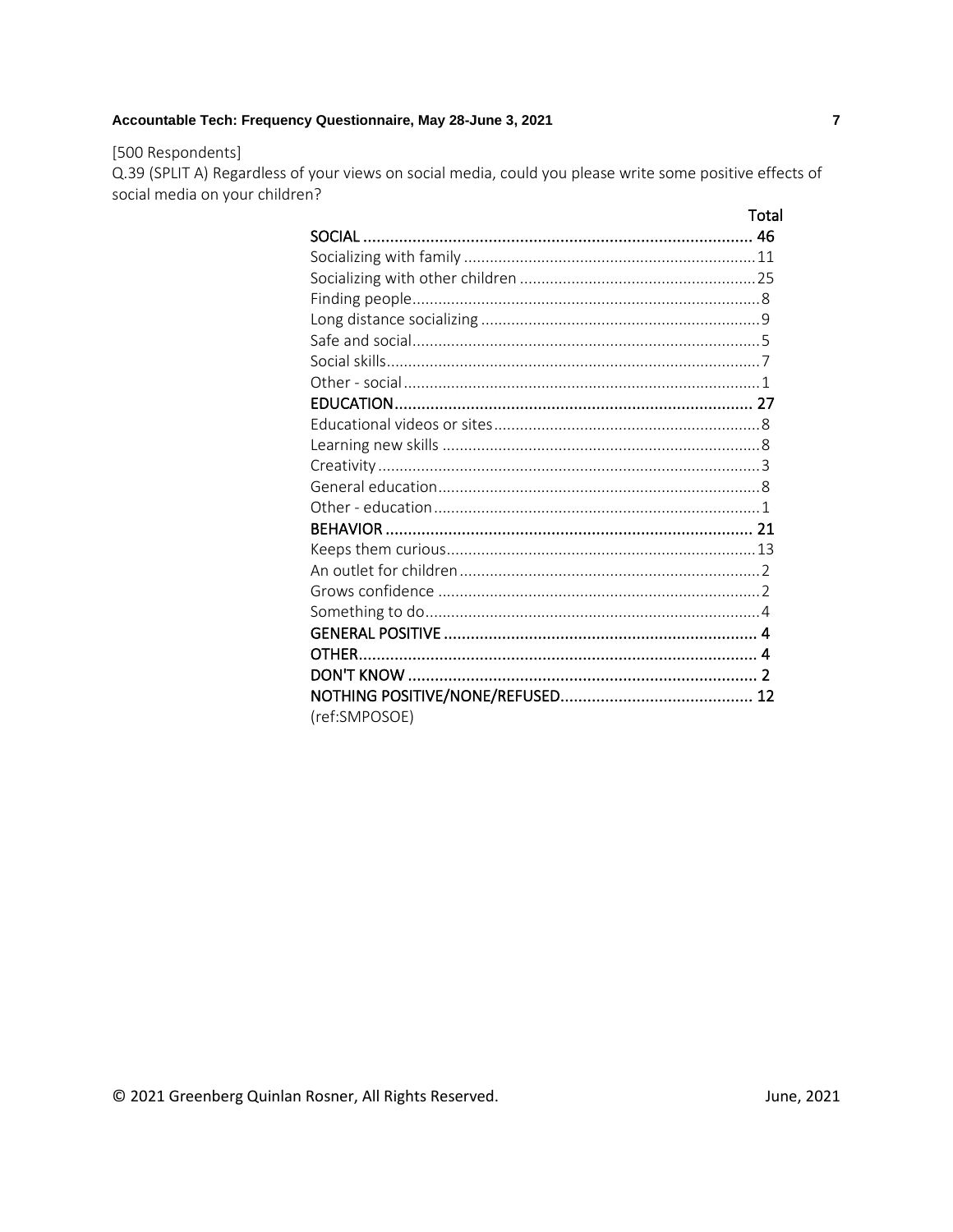# [500 Respondents]

Q.40 (SPLIT B) Regardless of your views on social media, could you please write some negative effects of social media on your children?

|               | Total |
|---------------|-------|
|               |       |
|               |       |
|               |       |
|               |       |
|               |       |
|               |       |
|               |       |
|               |       |
|               |       |
|               |       |
|               |       |
|               |       |
|               |       |
|               |       |
|               |       |
|               |       |
|               |       |
|               |       |
|               |       |
|               |       |
| (ref:SMNEGOE) |       |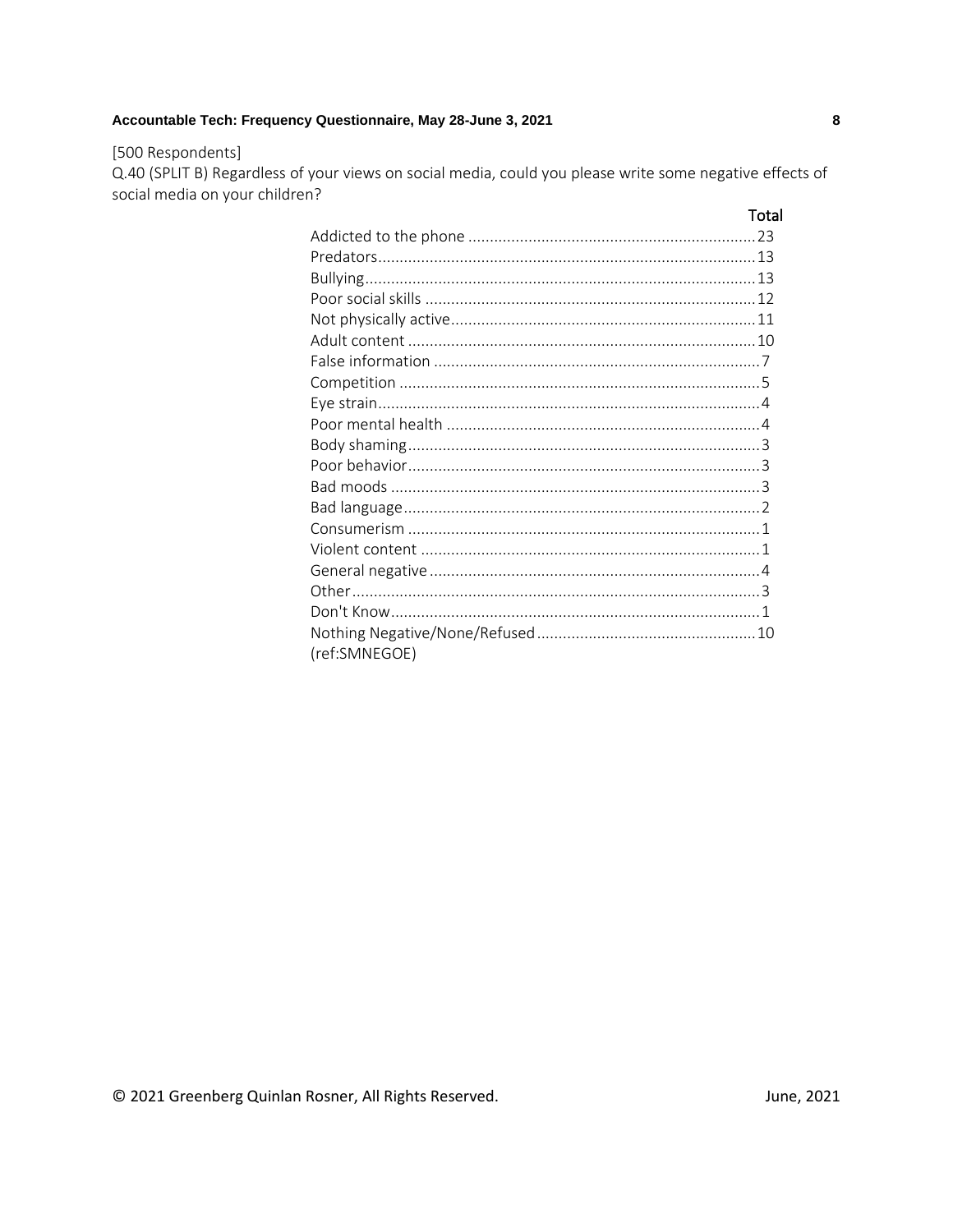Q.41 Have you noticed any of these changes in behavior with your children recently that you blame at least partially on their use of social media?

|                                                                        |     |           | <b>Not</b>     |
|------------------------------------------------------------------------|-----|-----------|----------------|
|                                                                        | Yes | <b>No</b> | <b>Sure</b>    |
| 41 Refusing to get off devices or trying to sneak extra screen time 44 |     | 56        | 0              |
|                                                                        |     | 60        |                |
|                                                                        |     | 76        | $\mathbb{R}^2$ |
|                                                                        |     | 76        | $\mathbf{1}$   |
|                                                                        |     | 76        | 1              |
|                                                                        |     | 77        |                |
|                                                                        |     | 80        |                |
|                                                                        |     | 82        | $\Omega$       |
| (ref:SMKIDBEH)                                                         |     | 83        | $\Omega$       |

Q.50 Do you feel you have control over your child's use of social media?

| Total |
|-------|
|       |
|       |
|       |
|       |
|       |
|       |
|       |

| (ref:CNTRLSM) |  |
|---------------|--|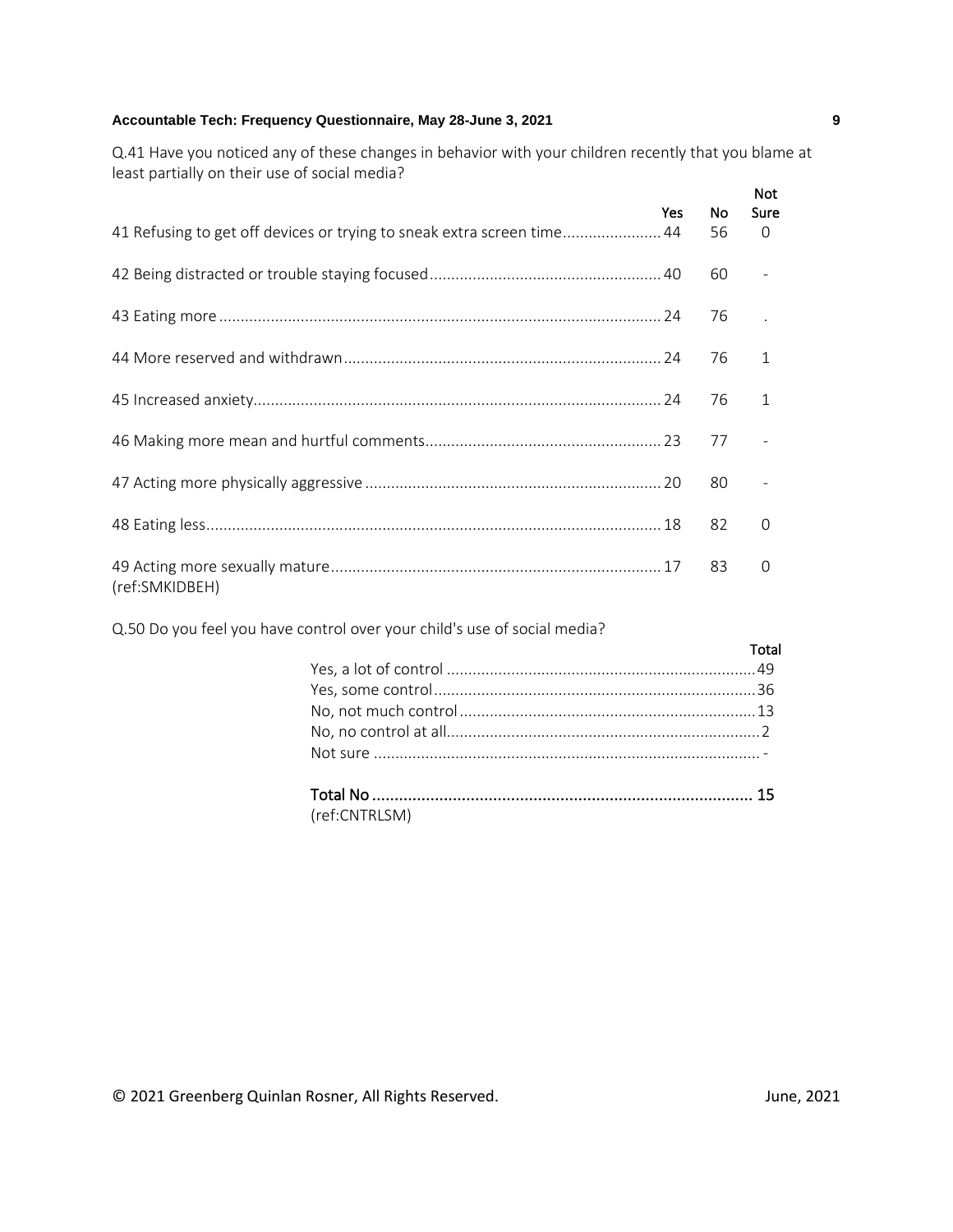Q.51 Do you monitor or supervise your children's social media accounts

| Total |
|-------|
|       |
|       |
|       |
|       |
|       |
|       |
|       |

Q.52 Are you concerned about how much time your children spend on social media?

(ref:KSMMONIT)

| Total |
|-------|
|       |
|       |
|       |
|       |
|       |
|       |
|       |

| (ref:TMCNCN) |  |
|--------------|--|

Q.53 Do you limit the amount of time your child or children can spend on social media platforms? Total

| $\mathbf{r}$ , and the contract of the contract of the contract of the contract of the contract of the contract of the contract of the contract of the contract of the contract of the contract of the contract of the contract o |  |
|-----------------------------------------------------------------------------------------------------------------------------------------------------------------------------------------------------------------------------------|--|

(ref:LIMITSM)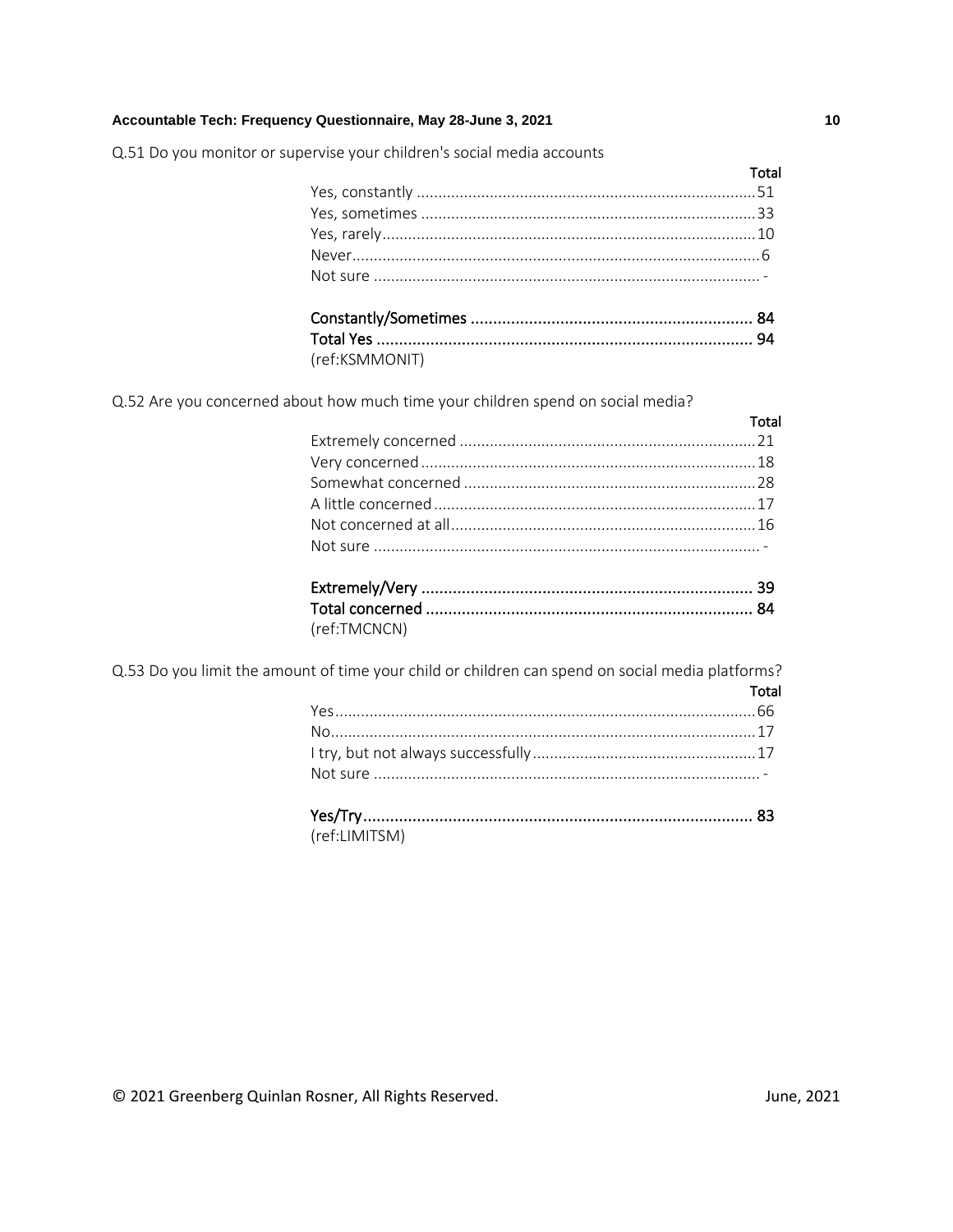Q.54 On any given day, how long does your child spend on social media platforms a day, both supervised and unsupervised?

|              | Total |
|--------------|-------|
|              |       |
|              |       |
|              |       |
|              |       |
|              |       |
|              |       |
|              |       |
|              |       |
|              |       |
|              |       |
| (ref:SMTIME) |       |

Q.55 Do you have any other restrictions or limitations placed on devices your child or children use that prevents them from using social media platforms?

|               | Total |
|---------------|-------|
|               |       |
|               |       |
|               |       |
| (ref:RSTCTSM) |       |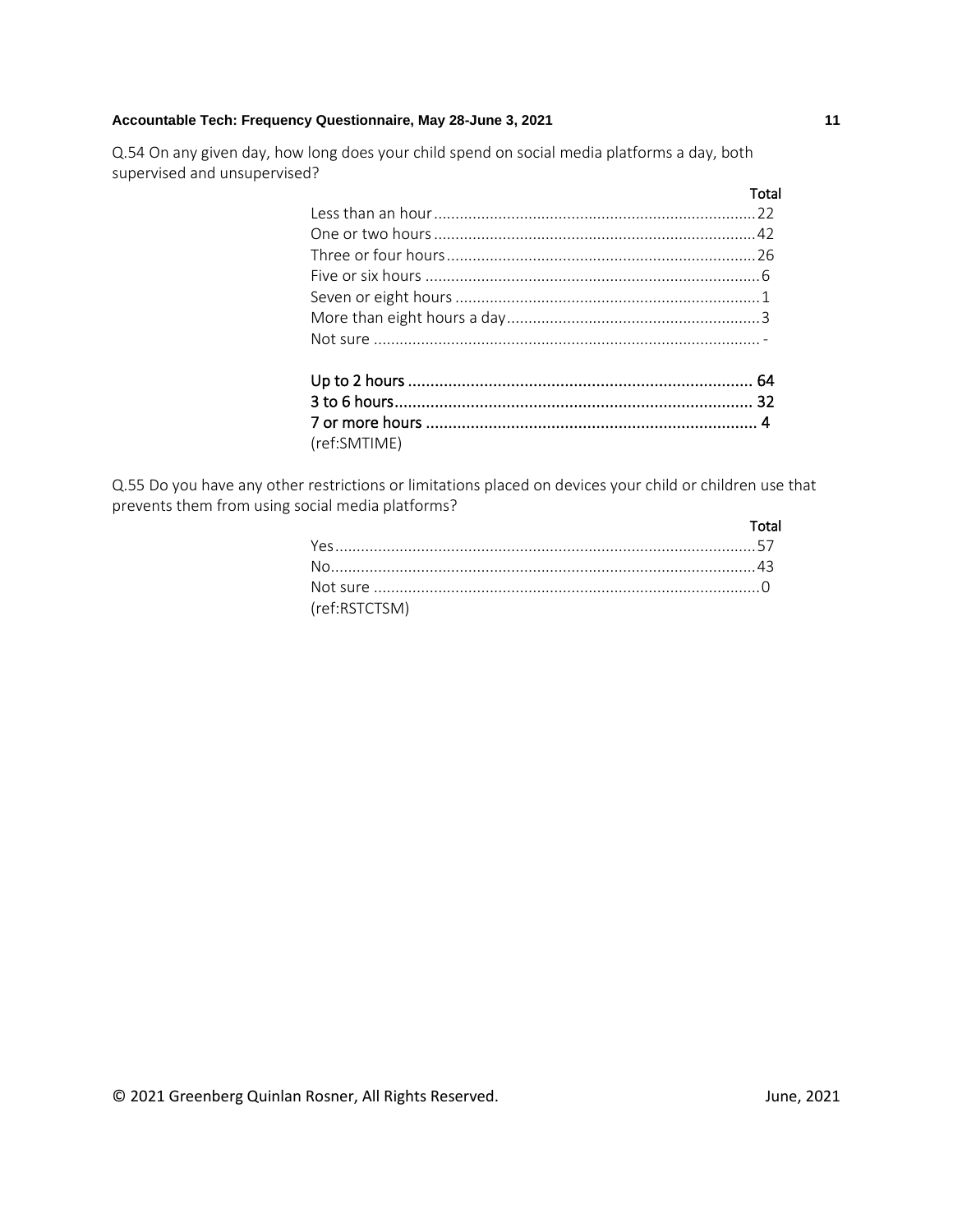Q.56 Now for something different, Below are pairs of statements about children on social media. Please indicate which statement comes closest to your own view, even if neither is exactly right.

|                                                                                                                                                                                                                                                                                                                                                          | 1st<br>Stmt | 1st<br>Stmt | 2nd<br>Stmt<br>Much Smwt Smwt Much | 2nd<br>Stmt | <b>Both</b> | Nei-<br>ther   | DK/<br>Ref | Total<br>1st<br>Stmt | Total<br>2nd<br>Stmt | 1st<br>2 <sub>nd</sub> |
|----------------------------------------------------------------------------------------------------------------------------------------------------------------------------------------------------------------------------------------------------------------------------------------------------------------------------------------------------------|-------------|-------------|------------------------------------|-------------|-------------|----------------|------------|----------------------|----------------------|------------------------|
| 56 Social media giants should<br>build better products for<br>children<br>$-OR-$<br>Social media giants should<br>stay away from the children's                                                                                                                                                                                                          |             |             |                                    |             |             |                |            |                      |                      |                        |
| marketplace altogether 23                                                                                                                                                                                                                                                                                                                                |             | 30          | 22                                 | 25          |             | $\overline{0}$ |            | 53                   | 47                   | 5                      |
| [500 Respondents]<br>57 (SPLIT D) If YouTube is<br>building apps specifically<br>designed for young children,<br>it's most likely to create a<br>better and safer experience<br>for kids<br>$-OR-$<br>If YouTube is building apps<br>specifically designed for<br>young children, it's most<br>likely to get them hooked on<br>YouTube products early 22 |             | 28          | 28                                 | 21          |             |                |            | 51                   | 49                   | 2                      |
| 58 Social media is safer for<br>my child's well-being than<br>other dangerous products<br>like Juul e-cigarettes<br>$-OR-$<br>Social media is just as                                                                                                                                                                                                    |             |             |                                    |             |             |                |            |                      |                      |                        |
| dangerous for my child's well-<br>being as products like Juul e-                                                                                                                                                                                                                                                                                         |             |             |                                    |             |             |                |            |                      |                      |                        |
|                                                                                                                                                                                                                                                                                                                                                          |             | 29          | 27                                 | 24          | $\mathbf 0$ |                |            | 48                   | 52                   | -3                     |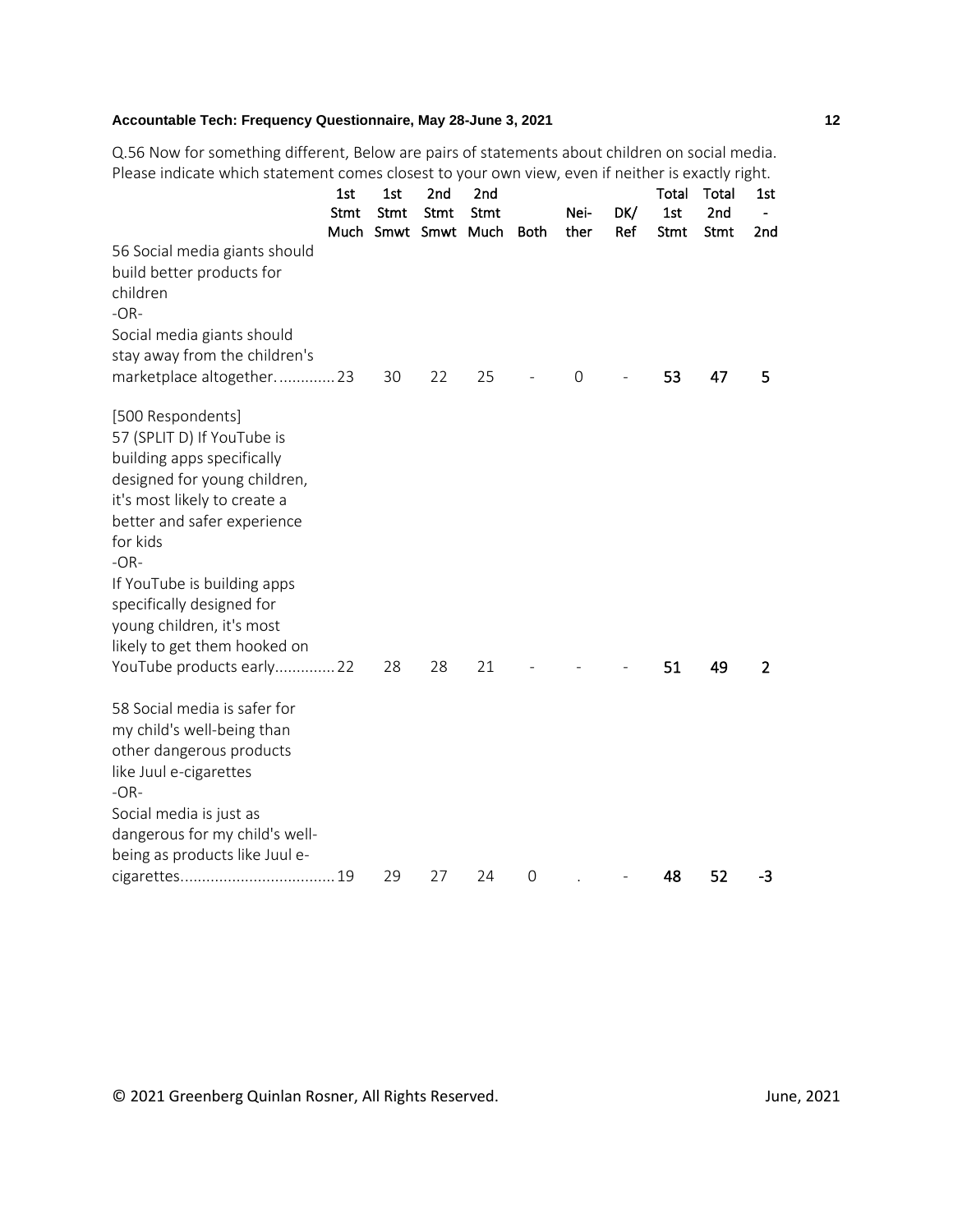| [500 Respondents]<br>59 (SPLIT C) If Facebook and<br>Instagram are building apps<br>specifically designed for<br>young children, it's most<br>likely to create a better and<br>safer experience for kids<br>$-OR-$<br>If Facebook and Instagram<br>are building apps specifically<br>designed for young children,<br>it's most likely to get them |    |    |    |               |             |    |    |       |
|---------------------------------------------------------------------------------------------------------------------------------------------------------------------------------------------------------------------------------------------------------------------------------------------------------------------------------------------------|----|----|----|---------------|-------------|----|----|-------|
| hooked on Facebook                                                                                                                                                                                                                                                                                                                                |    |    |    |               |             |    |    |       |
| products early.  18                                                                                                                                                                                                                                                                                                                               | 26 | 26 | 30 |               |             | 43 | 57 | $-13$ |
| 60 During the pandemic, I felt<br>grateful for social media<br>keeping my child entertained,<br>even if there may be risks<br>$-OR-$                                                                                                                                                                                                              |    |    |    |               |             |    |    |       |
| I felt concerned about my<br>child's use of social media,                                                                                                                                                                                                                                                                                         |    |    |    |               |             |    |    |       |
| even if it kept them                                                                                                                                                                                                                                                                                                                              |    |    |    |               |             |    |    |       |
|                                                                                                                                                                                                                                                                                                                                                   | 29 | 31 | 29 | $\mathbf 0$   |             | 40 | 60 | $-20$ |
| [500 Respondents]<br>61 (SPLIT D) I trust YouTube<br>to prioritize my child's safety<br>over corporate profits<br>$-OR-$                                                                                                                                                                                                                          |    |    |    |               |             |    |    |       |
| I think YouTube cares more                                                                                                                                                                                                                                                                                                                        |    |    |    |               |             |    |    |       |
| about corporate profits than<br>about my child's safety 12                                                                                                                                                                                                                                                                                        | 24 | 29 | 35 | $\mathcal{O}$ | $\mathbf 0$ | 36 | 63 | -27   |
| [500 Respondents]<br>62 (SPLIT C) I trust Facebook<br>to prioritize my child's safety<br>over corporate profits<br>$-OR-$                                                                                                                                                                                                                         |    |    |    |               |             |    |    |       |
| I think Facebook cares more                                                                                                                                                                                                                                                                                                                       |    |    |    |               |             |    |    |       |
| about corporate profits than<br>about my child's safety9<br>(ref:SMPARBAT)                                                                                                                                                                                                                                                                        | 17 | 25 | 49 |               | 0           | 26 | 74 | -48   |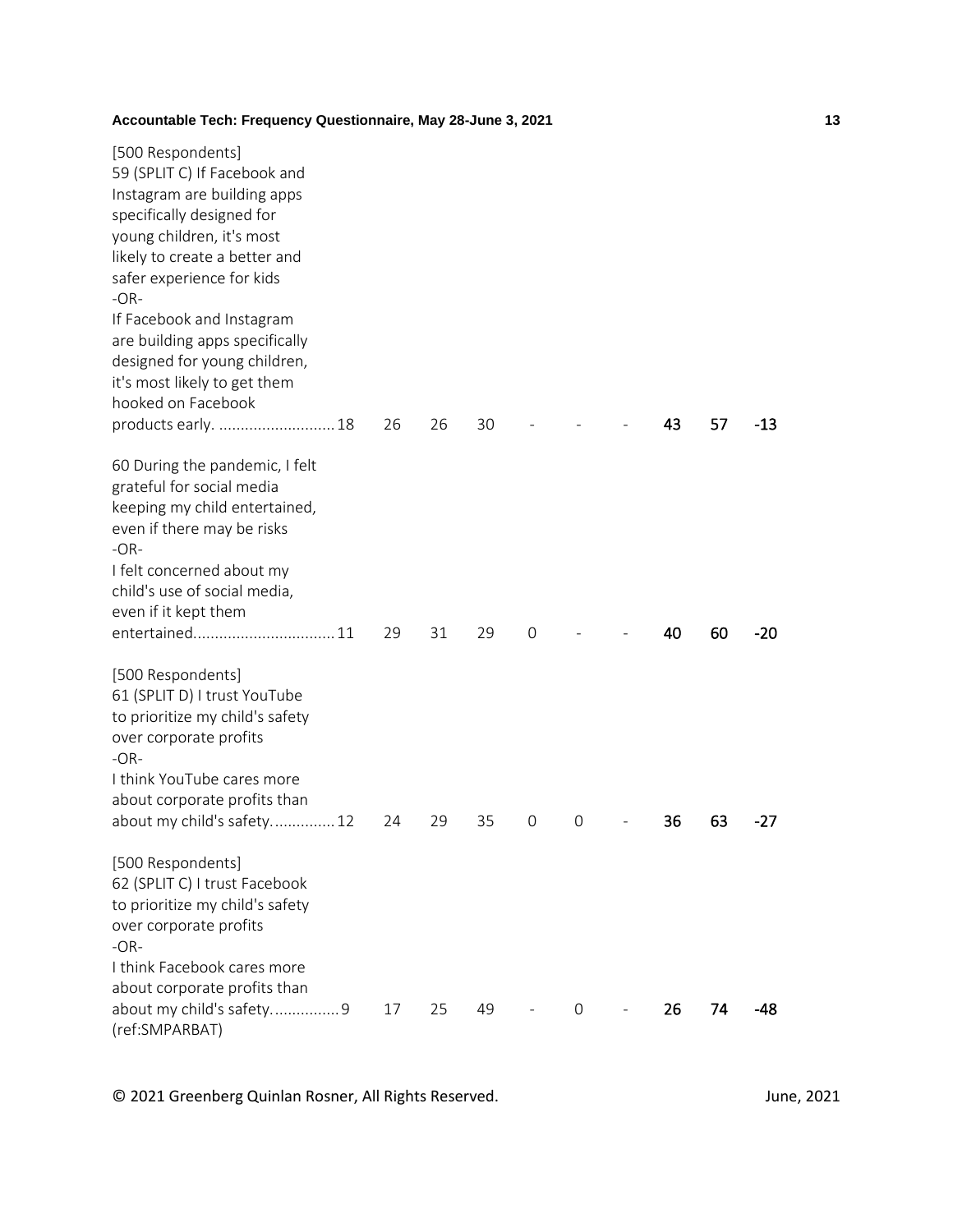Q.63 Below is a list of policies that have been proposed to better protect children and teens online. Please indicate if you support or oppose each policy.

|                                                                                                                                           | <b>Strng</b><br>Supp | Supp | Smwt Smwt<br>Opp | <b>Strng</b><br>Opp | DK/<br>Ref               | Total<br>Supp | Total<br>Opp | Supp<br>Opp |
|-------------------------------------------------------------------------------------------------------------------------------------------|----------------------|------|------------------|---------------------|--------------------------|---------------|--------------|-------------|
| 63 Prohibiting companies from collecting<br>teenagers' personal data without their                                                        |                      | 21   | 8                | 3                   | $\overline{\phantom{a}}$ | 89            | 11           | 78          |
| 64 Prohibiting platforms from pushing kids                                                                                                |                      | 23   | 8                | 3                   |                          | 89            | 11           | 79          |
| 65 Banning platforms from collecting<br>personal information about kids' bodies,<br>like face scans, fingerprints, and DNA 65             |                      | 24   | 8                | 4                   |                          | 89            | 11           | 78          |
| 66 Banning the practice of tracking and<br>targeting kids and teens with ads based on                                                     |                      | 28   | 8                | 4                   |                          | 88            | 12           | 76          |
| [500 Respondents]<br>67 (SPLIT D) Banning autoplay for videos<br>that haven't been vetted by human<br>reviewers for appropriateness 59    |                      | 28   | 10               | 3                   |                          | 87            | 13           | 74          |
| [500 Respondents]<br>68 (SPLIT C) Removing all advertisements<br>and sponsorships in children's content54                                 |                      | 33   | 11               | 3                   |                          | 87            | 13           | 73          |
| [500 Respondents]<br>69 (SPLIT D) Banning badges that reward<br>kids and teens for increasing their time                                  |                      | 32   | 9                | 6                   |                          | 84            | 16           | 69          |
| [500 Respondents]<br>70 (SPLIT C) Limiting push alerts and<br>notifications designed to increase kids' and                                |                      | 35   | 8                | 5                   |                          | 87            | 13           | 74          |
| [500 Respondents]<br>71 (SPLIT C) Requiring that autoplay be<br>turned off by default on platforms with<br>video content aimed at kids 51 |                      | 35   | 12               | 2                   | 1                        | 86            | 14           | 72          |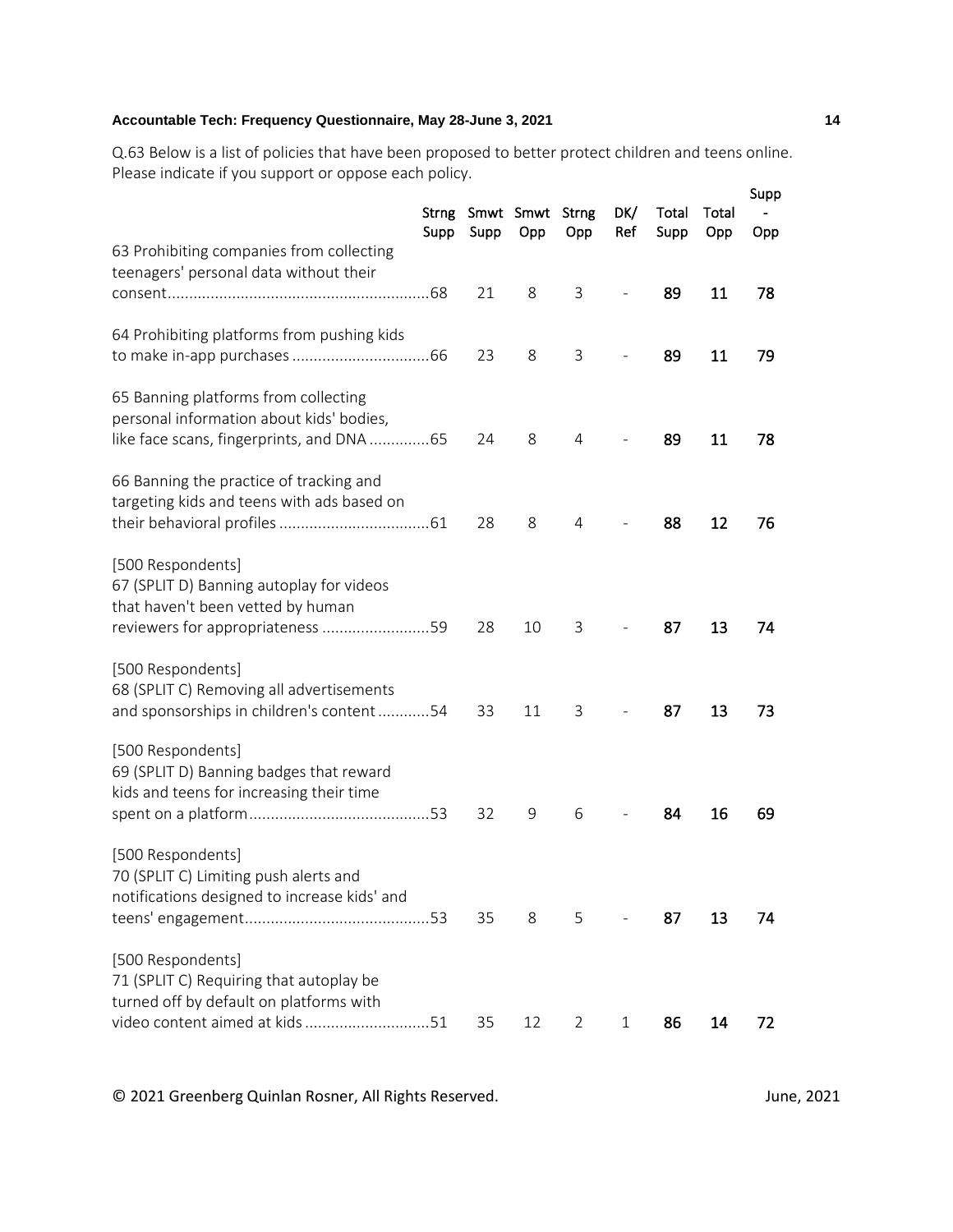|                                                                                                            | Supp | Supp | Strng Smwt Smwt Strng<br>Opp | Opp.           | DK/<br>Ref | Total<br>Supp | Total<br><b>Opp</b> | Supp<br>Opp. |
|------------------------------------------------------------------------------------------------------------|------|------|------------------------------|----------------|------------|---------------|---------------------|--------------|
| 72 Requiring that automated<br>recommendation for accounts, groups, or<br>pages be turned off by default50 |      | 36   | 10 5                         |                | $\Omega$   | 86            | 14                  | -71          |
| 73 Eliminating public "like" counts on kids"                                                               |      | 34   | 13                           | $\overline{4}$ | $\Omega$   | 83            | 17                  | 66           |
| [500 Respondents]<br>74 (SPLIT D) Influencers creating sponsored<br>(ref:YTKPOLBT)                         |      | 33   | 22                           | 15             | $\Omega$   | 63            | 37                  | 27           |

Q.75 Now below is a list of issues that might concern a parent or guardian whose child uses or has access to social media. For each one, please indicate how concerning each of the following issues are to you?

|                                                                                                 | Extr<br>Conc | Very<br>Conc | Smwt<br>Conc | <b>Not</b><br>Very<br>Conc | <b>Not</b><br>at All<br>Conc | <b>Not</b><br>Sure       | Extr/<br>Very<br>Conc | Total<br>Conc |  |
|-------------------------------------------------------------------------------------------------|--------------|--------------|--------------|----------------------------|------------------------------|--------------------------|-----------------------|---------------|--|
| 75 Meeting child predators or pedophiles                                                        |              | 21           | 11           | 6                          | 2                            |                          | 82                    | 92            |  |
| 76 Receiving unwanted inappropriate                                                             |              | 22           | 15           | $\overline{4}$             | 2                            |                          | 79                    | 94            |  |
| [500 Respondents]<br>77 (SPLIT B) Posting inappropriate pictures                                |              | 19           | 15           | 8                          | 3                            | $\overline{\phantom{a}}$ | 74                    | 89            |  |
| 78 Cyberbullying from strangers 53                                                              |              | 24           | 16           | 5                          | 2                            | $\overline{\phantom{a}}$ | 77                    | 93            |  |
| [500 Respondents]<br>79 (SPLIT A) Sharing inappropriate pictures<br>of themselves with others50 |              | 26           | 15           | 6                          | 4                            |                          | 76                    | 91            |  |
| 80 Exposure to violent content 48                                                               |              | 28           | 16           | 6                          | $\overline{2}$               |                          | 75                    | 91            |  |
|                                                                                                 |              | 26           | 18           | 6                          | 3                            | $\overline{\phantom{a}}$ | 73                    | 91            |  |
| 82 Cyberbullying from friends 46                                                                |              | 23           | 20           | 8                          | 3                            | $\overline{\phantom{a}}$ | 70                    | 89            |  |
|                                                                                                 |              | 21           | 17           | 10                         | 5                            | $\mathbf 0$              | 67                    | 84            |  |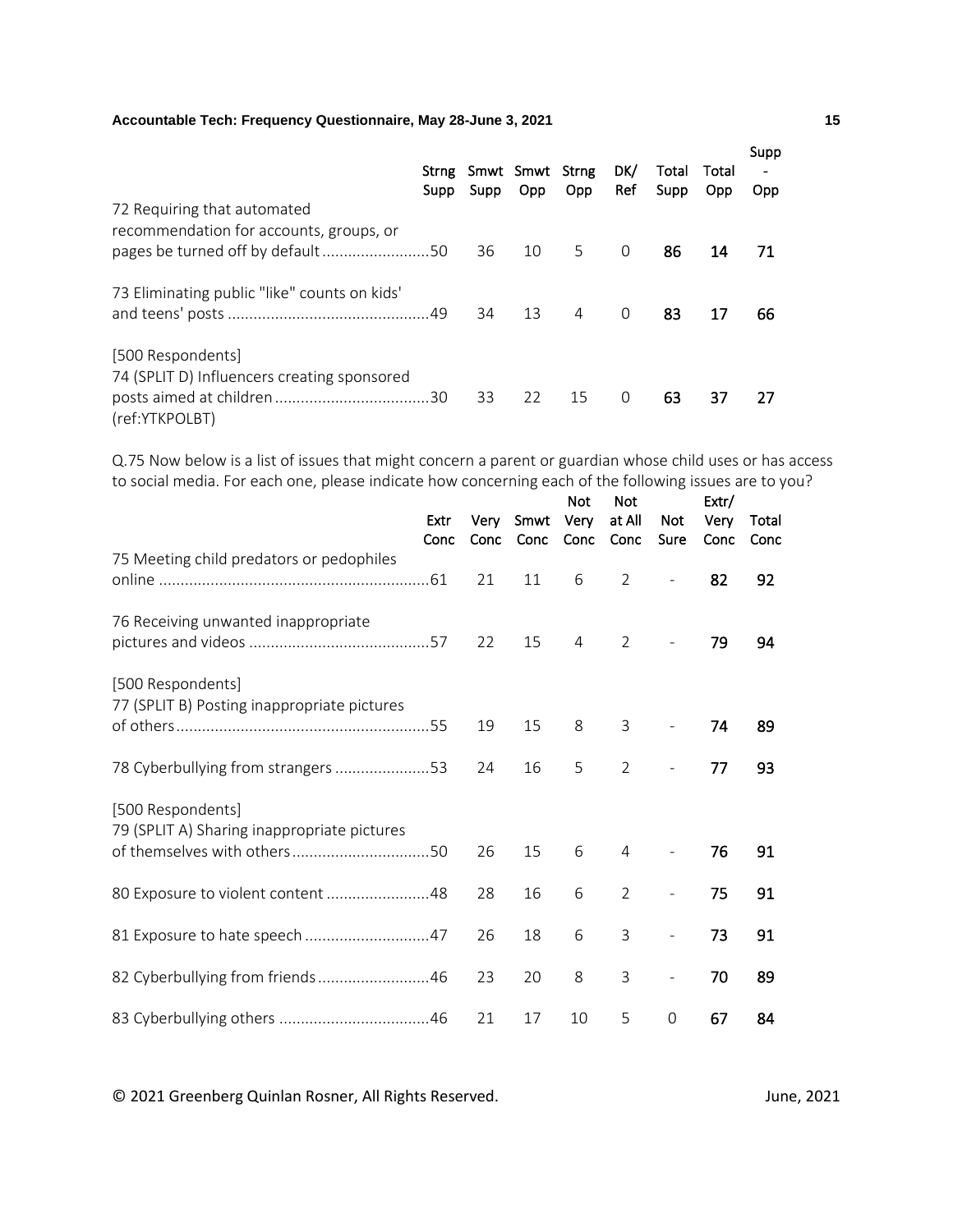|                                                       | Extr<br>Conc |    | Very Smwt Very<br>Conc Conc Conc Conc | Not.           | Not.<br>at All             | Not<br>Sure              | Extr/<br>Very<br>Conc | Total<br>Conc |
|-------------------------------------------------------|--------------|----|---------------------------------------|----------------|----------------------------|--------------------------|-----------------------|---------------|
| 84 Exposure to activities you do                      |              |    |                                       |                | 17 5 2                     | $\sim$                   | 75                    | 92            |
| 85 Exposure to radical content like                   |              | 27 | 18                                    | $\overline{7}$ | $\overline{\phantom{a}}$ 3 | $\equiv$                 | 72                    | 90            |
| 86 Mental health like anxiety or depression 45        |              | 25 | 21                                    | 7              | $\overline{\phantom{a}}$   |                          | 69                    | 90            |
| 87 The use of facial recognition software 44          |              | 26 | 20                                    | 9              | $\overline{2}$             |                          | 69                    | 89            |
| 88 Exposure to disordered eating and body             |              | 25 | 21                                    | 9              | $\overline{4}$             |                          | 67                    | 88            |
| 89 Spending too much time online 40<br>(ref:SMISSBAT) |              | 30 | 21                                    | 7              | 2                          | $\overline{\phantom{a}}$ | 70                    | 91            |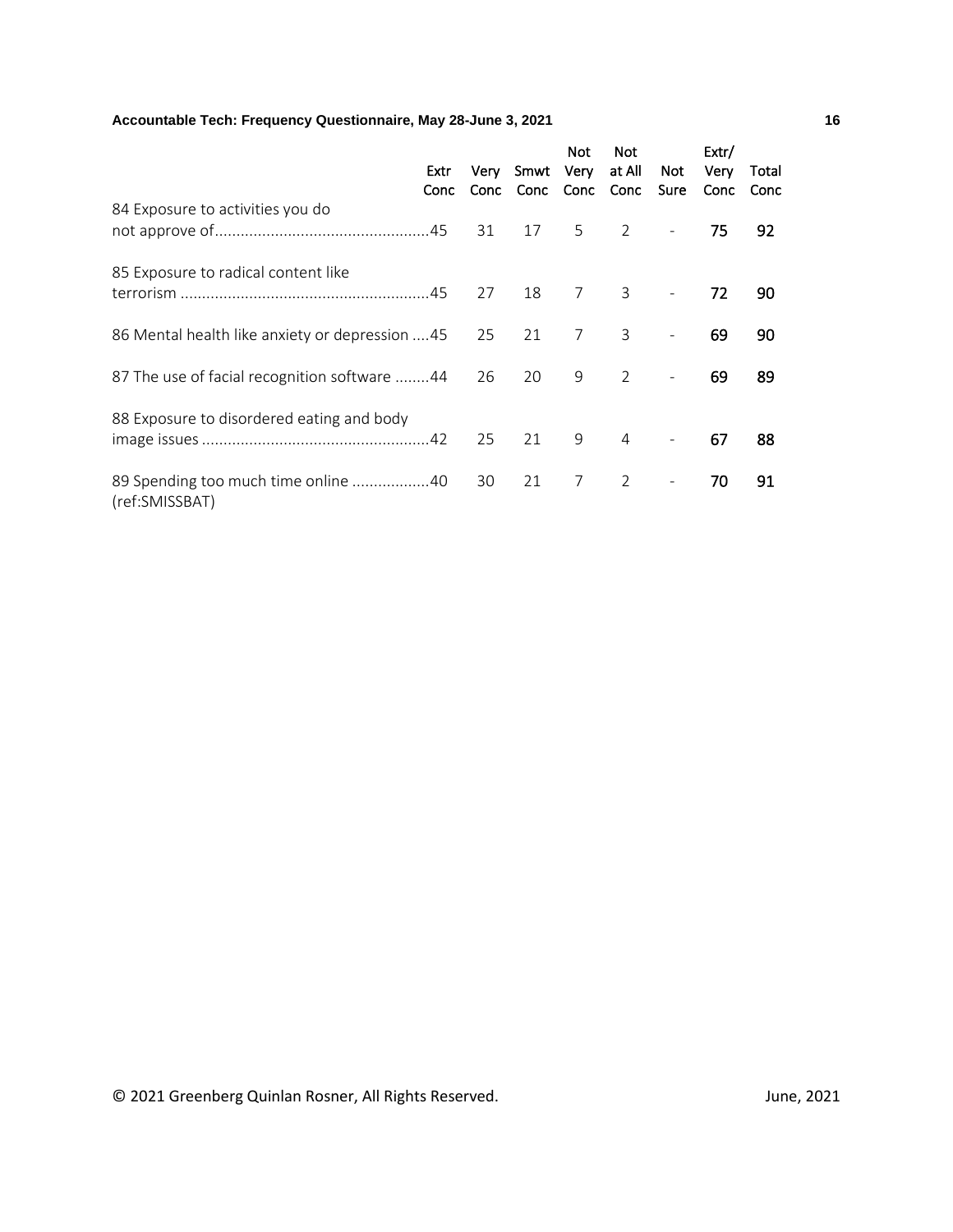Q.90 Now please read the list below and of the following please pick two issues that concern you most as a parent or guardian about your child or children on social media?

|                                                          | Total |
|----------------------------------------------------------|-------|
| Meeting child predators or pedophiles online38           |       |
|                                                          |       |
| Receiving unwanted inappropriate pictures and videos  17 |       |
|                                                          |       |
|                                                          |       |
| [500 Respondents]                                        |       |
| (SPLIT A) Sharing inappropriate pictures of themselves   |       |
|                                                          |       |
|                                                          |       |
|                                                          |       |
|                                                          |       |
| [500 Respondents]                                        |       |
| (SPLIT B) Posting inappropriate pictures of others       |       |
|                                                          |       |
|                                                          |       |
|                                                          |       |
|                                                          |       |
|                                                          |       |
| Exposure to disordered eating and body image issues  4   |       |
|                                                          |       |
|                                                          |       |
|                                                          |       |
|                                                          |       |
| (ref:SMISSUES)                                           |       |

Q.91 How much do you blame Big Tech companies like Facebook (which owns Instagram and WhatsApp) and Google (which owns YouTube) for issues affecting children on social media?

|                | Total |
|----------------|-------|
|                |       |
|                |       |
|                |       |
|                |       |
|                |       |
| (ref:SMBLAMKD) |       |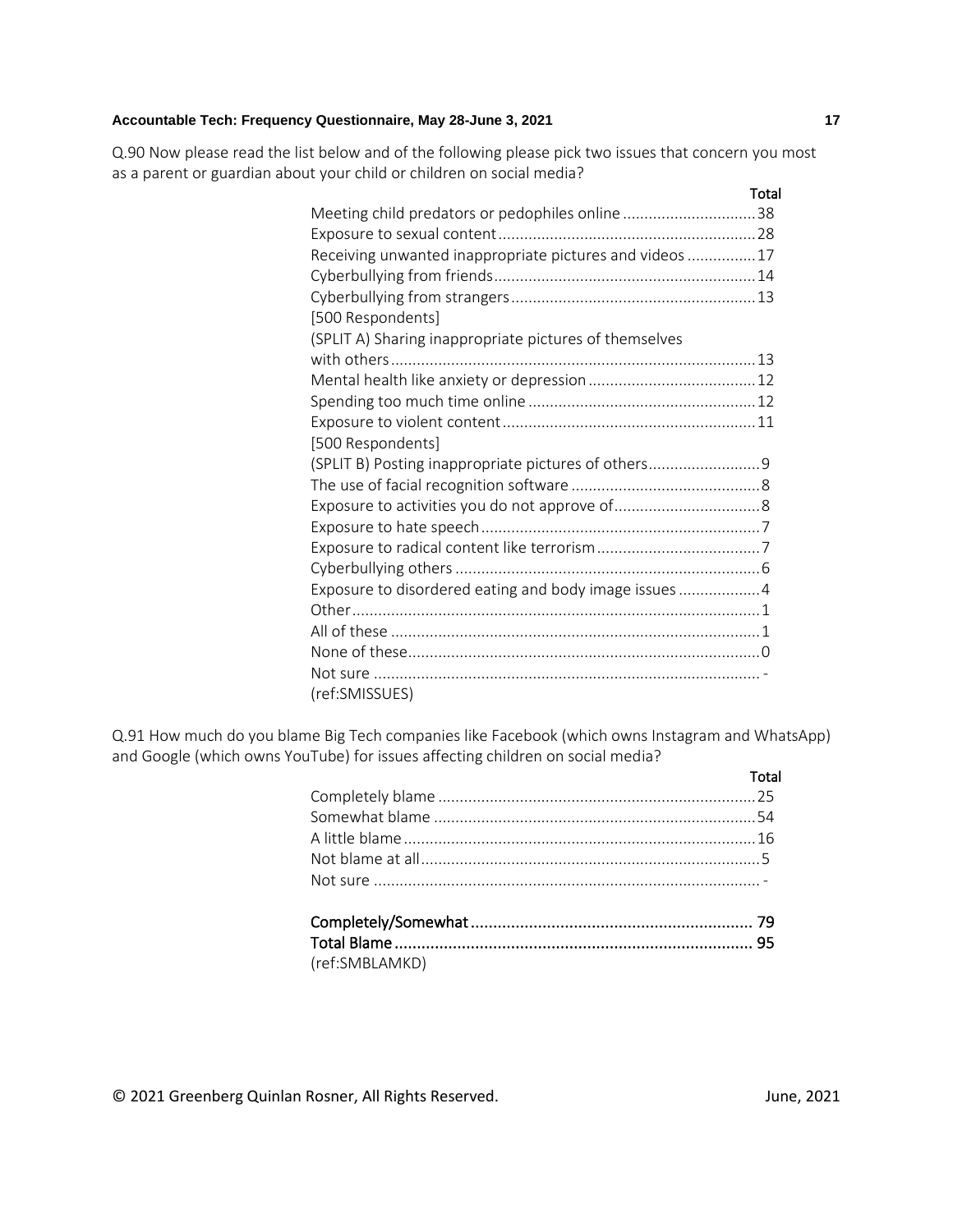Q.92 Do you trust Big Tech companies like Facebook (which owns Instagram and WhatsApp) and Google (which owns YouTube) to enforce the necessary policies to protect children on their platforms?<br>**Total** 

|               | Total |
|---------------|-------|
|               |       |
|               |       |
|               |       |
|               |       |
|               |       |
|               |       |
|               |       |
| (ref:SMTRUST) |       |

Q.93 Do you think Big Tech companies like Facebook (which owns Instagram and WhatsApp) and Google (which owns YouTube) have done enough to protect children or do you think they need to do more?

|               | Total |
|---------------|-------|
|               |       |
|               |       |
|               |       |
|               |       |
|               |       |
|               |       |
|               |       |
|               |       |
|               |       |
|               |       |
| (ref:SMPRKID) |       |

Q.94 As you may know, the last time the federal government passed laws to protect children's privacy online was over two decades ago. Do you support or oppose updating those protections?

|                | Total |
|----------------|-------|
|                |       |
|                |       |
|                |       |
|                |       |
|                |       |
|                |       |
|                |       |
|                |       |
| (ref:FDSOCMED) |       |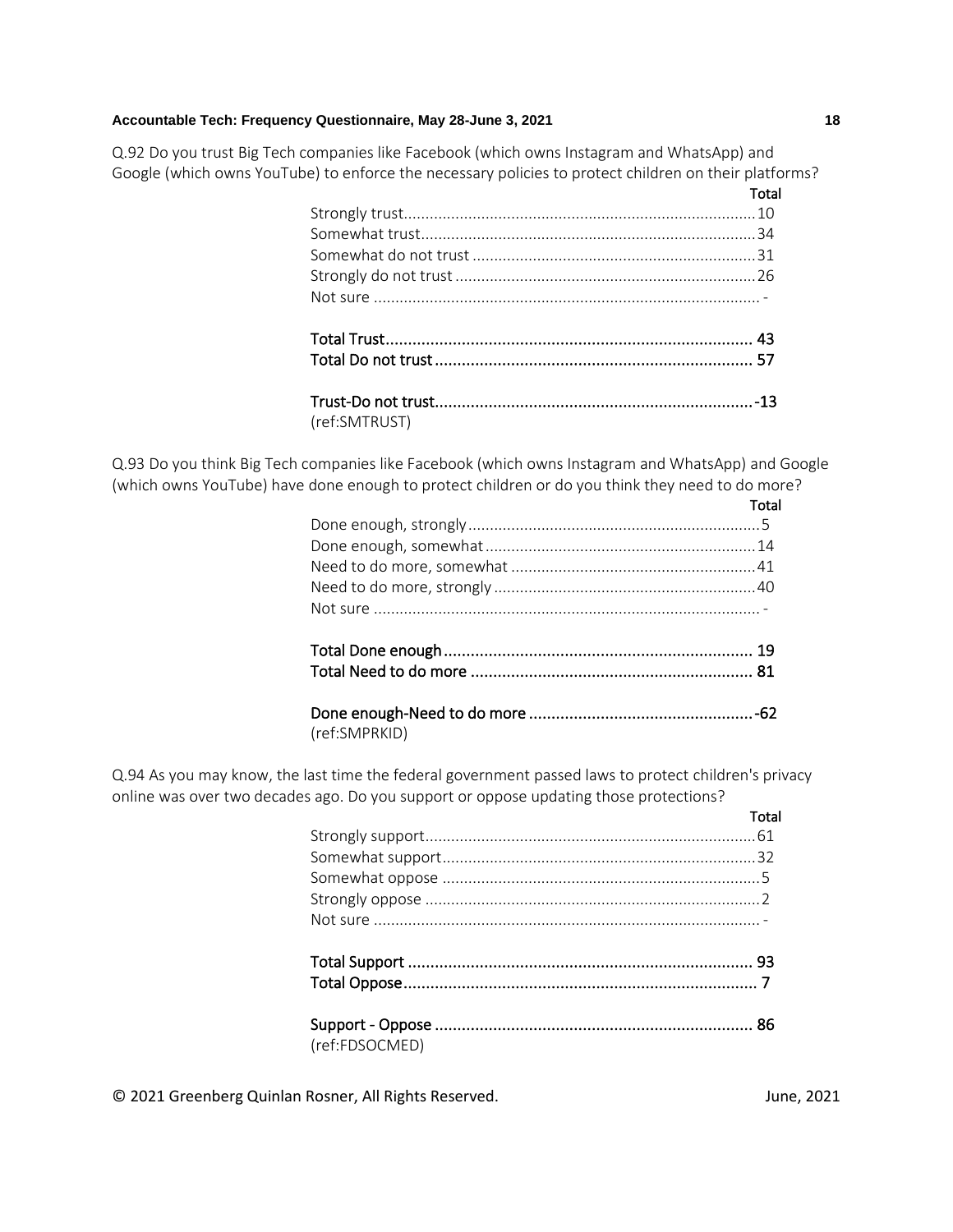Q.95 Do you think government is doing enough to protect kids and teens online?

|              | Total |
|--------------|-------|
|              |       |
|              |       |
|              |       |
|              |       |
|              |       |
|              |       |
|              |       |
|              |       |
| (ref:FDPROT) |       |

Q.96 As you may know, Facebook conducted internal research on social media's harmful effects on children's mental health, but have refused to publicize the findings. Do you think Facebook should publicize the research on social media's harmful effects on children's mental health?

|               | Total |
|---------------|-------|
|               |       |
|               |       |
|               |       |
|               |       |
|               |       |
|               |       |
|               |       |
|               |       |
|               |       |
|               |       |
| (ref:FBRSRCH) |       |

Q.97 As you may have heard, sometimes parents have had bad experiences involving their children's usage of social media. We are interested in learning more about those experiences. Would you mind sharing in as much detail as possible if you have experienced or heard of a friend or family member having had a bad experience of their child using social media. If at all possible, please include information about the platform used, the type of content, and the type of interaction. Please feel free to write as much as you want.

> **See PDF** Total (ref:SMHORR)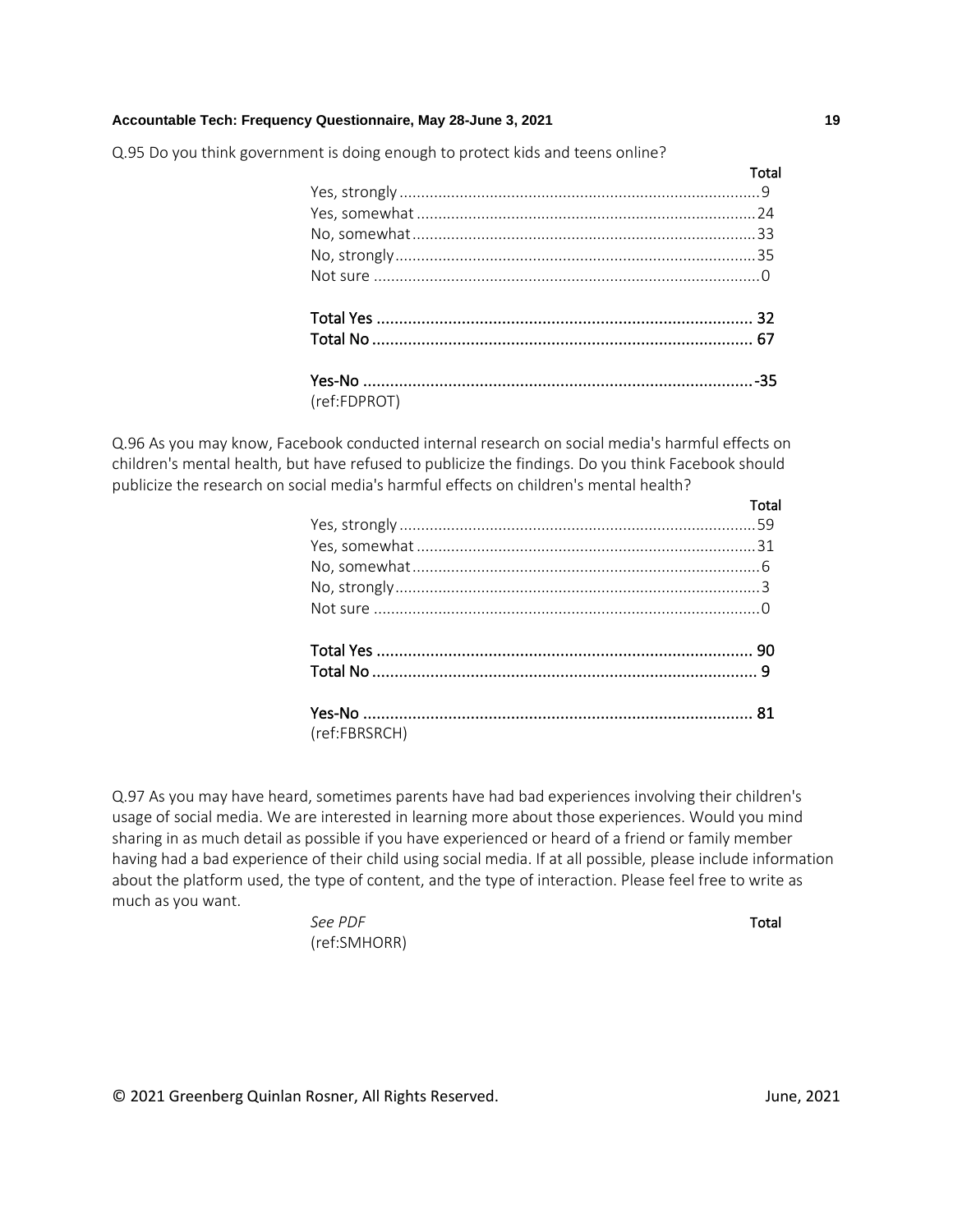Q.98 Finally, the following questions are for statistical purposes only. What is the last year of schooling that you have completed?

| (ref:EDUC) |  |
|------------|--|
|            |  |

Q.99 Are you the parent or guardian of a child who attends public school?

| (ref:PUBSCHL) |  |
|---------------|--|

Q.100 Are you the parent or guardian of a child who attends private or parochial school?

| Total |
|-------|
|       |
|       |
|       |

Q.101 What is your current marital status?

| (ref:MARITAL) |  |
|---------------|--|
|               |  |

© 2021 Greenberg Quinlan Rosner, All Rights Reserved.

20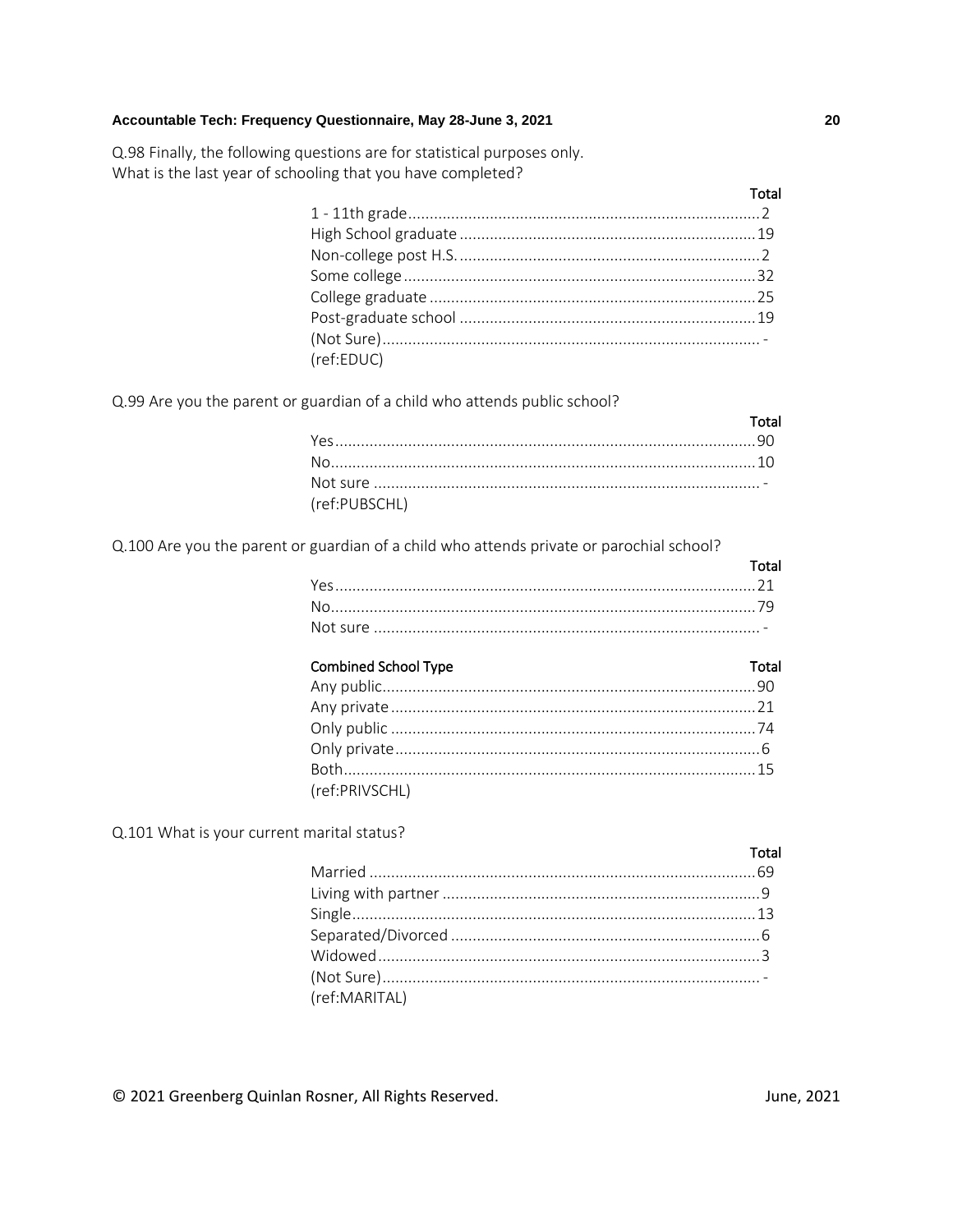Q.102 What is your race?

|            | Total |
|------------|-------|
|            |       |
|            |       |
|            |       |
|            |       |
|            |       |
|            |       |
|            |       |
| (ref:RACE) |       |

Q.103 As you may know, there was an election for President, Governor, U.S. Senate, U.S. Congress, and state and local offices in November 2020. Many people weren't able to vote as some had to work or were otherwise unable to. How about you? Were you able to vote or for some reason were you unable to vote in the November election?

|              | Total |
|--------------|-------|
|              |       |
|              |       |
|              |       |
| (ref:VOTE20) |       |

Q.104 Generally speaking, do you think of yourself as a(n):

|              | Total |
|--------------|-------|
|              |       |
|              |       |
|              |       |
|              |       |
|              |       |
|              |       |
|              |       |
|              |       |
| (ref:PTYID1) |       |
|              |       |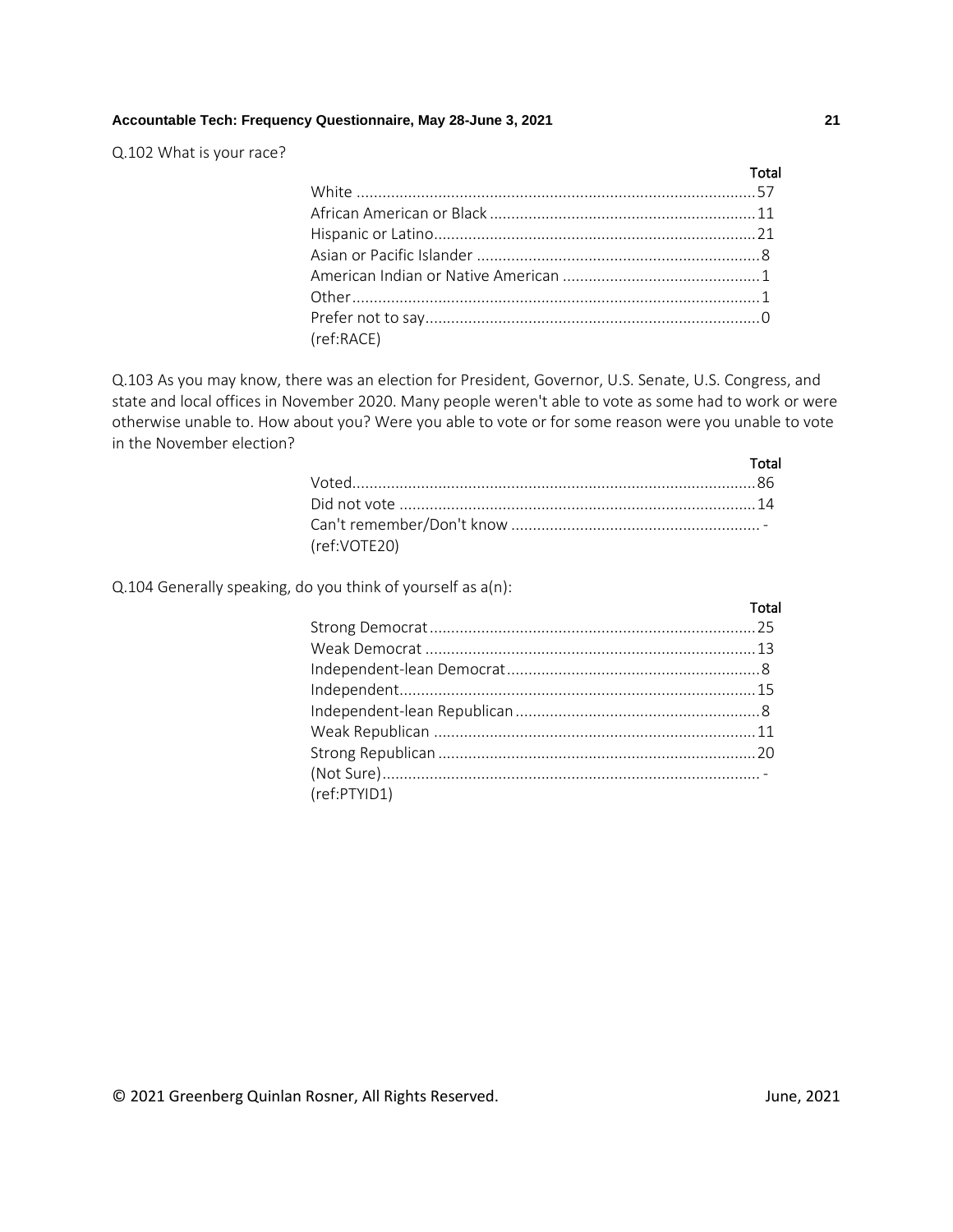#### [860 Respondents]

Q.105 (ONLY IF THEY VOTED IN VOTE20) Now thinking again about the November general election for President, which candidate did you vote for? Your responses to the poll are completely anonymous.

| Total |
|-------|
|       |
|       |
|       |
|       |
|       |
|       |

| (ref:RECALL20) |  |
|----------------|--|

Q.106 When it comes to your vote for (CANDIDATE IN RECALL20), did you strongly support him or did you have mixed feelings about supporting him?

|                | Total |
|----------------|-------|
|                |       |
|                |       |
|                |       |
|                |       |
|                |       |
|                |       |
|                |       |
| (ref:PRZ20SUP) |       |
|                |       |

Q.107 In general, how would you describe your own political viewpoint?

| and the contract of the contract of the Total |  |
|-----------------------------------------------|--|
|                                               |  |
|                                               |  |
|                                               |  |
|                                               |  |
|                                               |  |
|                                               |  |
|                                               |  |

Total Conservative ...................................................................... 34 (ref:IDEO5)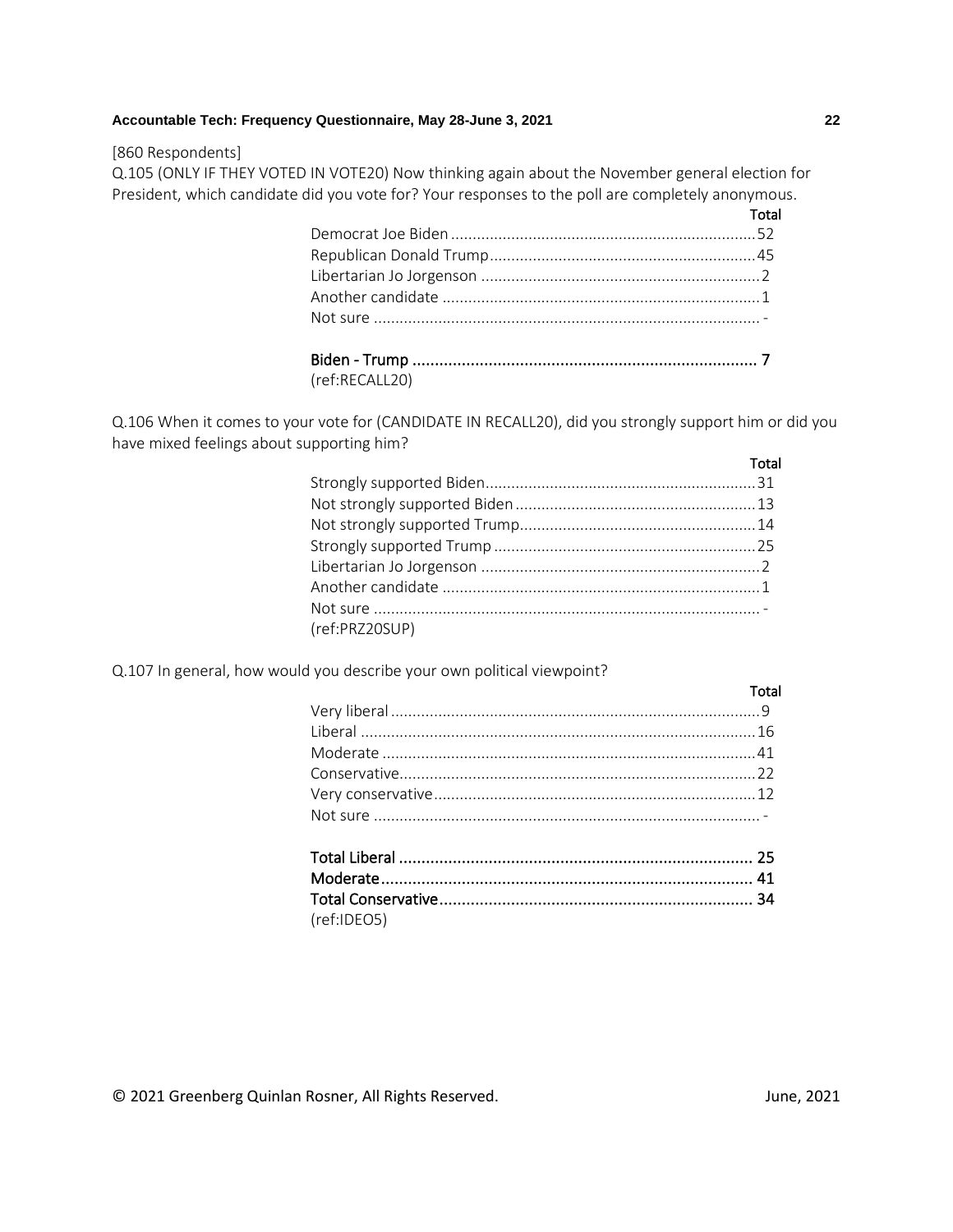Q.108 Thinking about religion, which one of these best describes yourself?

| (ref:RELIG4) |  |
|--------------|--|

Q.109 For statistical purposes only, which of these categories best describes your total household income last year, that is in 2020?

| Total |
|-------|
|       |
|       |
|       |
|       |
|       |
|       |
|       |
|       |
|       |
|       |
|       |
|       |

(ref:INCOME)

# Q.3 What is your gender?

# Total (ref:GENDER)

© 2021 Greenberg Quinlan Rosner, All Rights Reserved.

Total